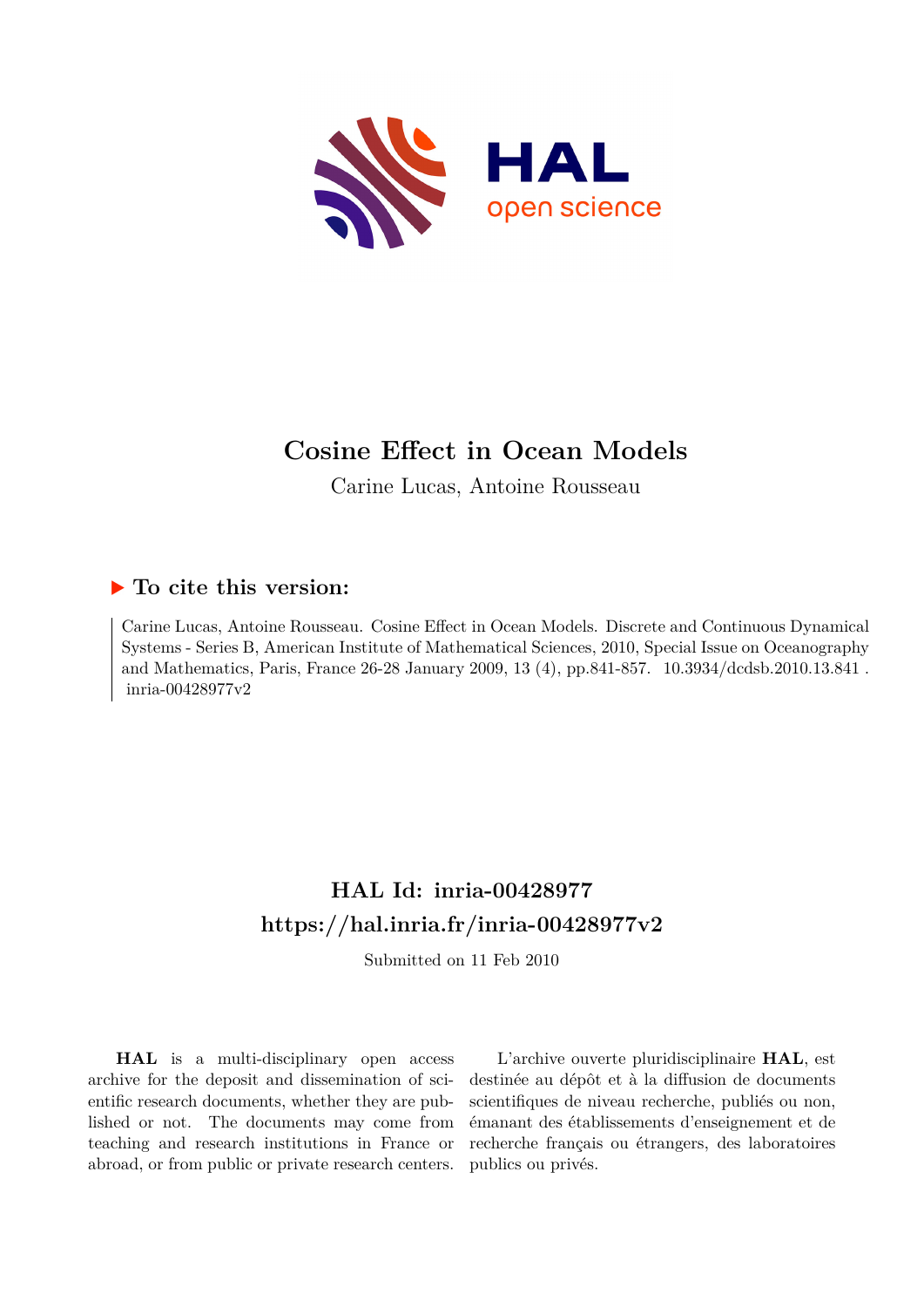Manuscript submitted to Website: http://AIMsciences.org AIMS' Journals<br>Volume X, Number 0X, XX 200X pp. X–XX pp. X–XX

## COSINE EFFECT IN OCEAN MODELS

#### Carine Lucas

MAPMO, Université d'Orléans Bâtiment de mathématiques - Route de Chartres B.P. 6759 - 45067 Orléans Cedex 2, FRANCE

### Antoine Rousseau

INRIA Laboratoire Jean Kuntzmann B.P. 53, 38041 Grenoble Cedex 09, FRANCE

Abstract. This works aims at studying the impact of the cosine terms of the Coriolis force, that are usually neglected in geophysical fluid dynamics, leading to the so-called *traditional approximation*. Mathematical well-posedness arguments for simplified models, as well as numerical simulations, are presented in order to suggest the use of these terms in large scale ocean modelling.

1. Introduction. In this article, we aim at studying the impact of some rotation terms in (simplified) ocean models. We start with the Shallow Water Equations, obtained from the incompressible Navier Stokes Equations with free surface under the shallow water approximation. This model has been studied by numerous authors, both in the inviscid [\[22,](#page-17-0) [1\]](#page-16-0) and viscous cases [\[8,](#page-16-1) [18\]](#page-16-2) ; it has been widely used for theoretical studies and idealized numerical simulations: this is the framework of this article. Conversely, the operational oceanographic research community rather uses the Primitive Equations  $(2, 7, 17, 21)$  $(2, 7, 17, 21)$  $(2, 7, 17, 21)$  $(2, 7, 17, 21)$  $(2, 7, 17, 21)$ . But it has to be mentionned that the barotropic part of the Primitive Equations corresponds to the Shallow Water Equations, and carries most of the energy (see [\[23\]](#page-17-1)). Their study is thus particularly important.

In the sequel, we derive a new system of equations, in which anisotropic turbulent viscosities (see [\[14\]](#page-16-7)) are taken into account. Simultaneously, the classical asymptotic analysis is modified by new terms that appear in the so-called viscous Shallow Water Equations (SWE):

$$
\partial_t H + \text{div}_x(Hu) = 0,
$$
  
\n
$$
\partial_t (Hu) + \text{div}_x(Hu \otimes u) + \frac{g}{2} \nabla_x H^2 = -gH \nabla_x b - \left(1 + \frac{kH}{3\mu_V}\right)^{-1} ku
$$
  
\n
$$
-\mu_H \nabla_x (H \text{div}_x u) + 2\mu_H \text{div}_x (HD_x u) + \Omega \cos \theta \nabla_x \left(u_1 H^2\right)
$$
  
\n
$$
+ \Omega \cos \theta H^2 e_1 \text{div}_x u - 2\Omega \sin \theta Hu^\perp - 2\Omega \cos \theta He_1 \nabla_x b \cdot u + 2\Omega \cos \theta u_1 H \nabla_x b,
$$

<sup>2000</sup> *Mathematics Subject Classification.* Primary: 76M45, 76U05 ; Secondary: 35B40, 35Q35, 76M20.

*Key words and phrases.* Coriolis Force, Multiscale Analysis, Traditional Approximation, Shallow Water Equation, Quasi-Geostrophic Equation.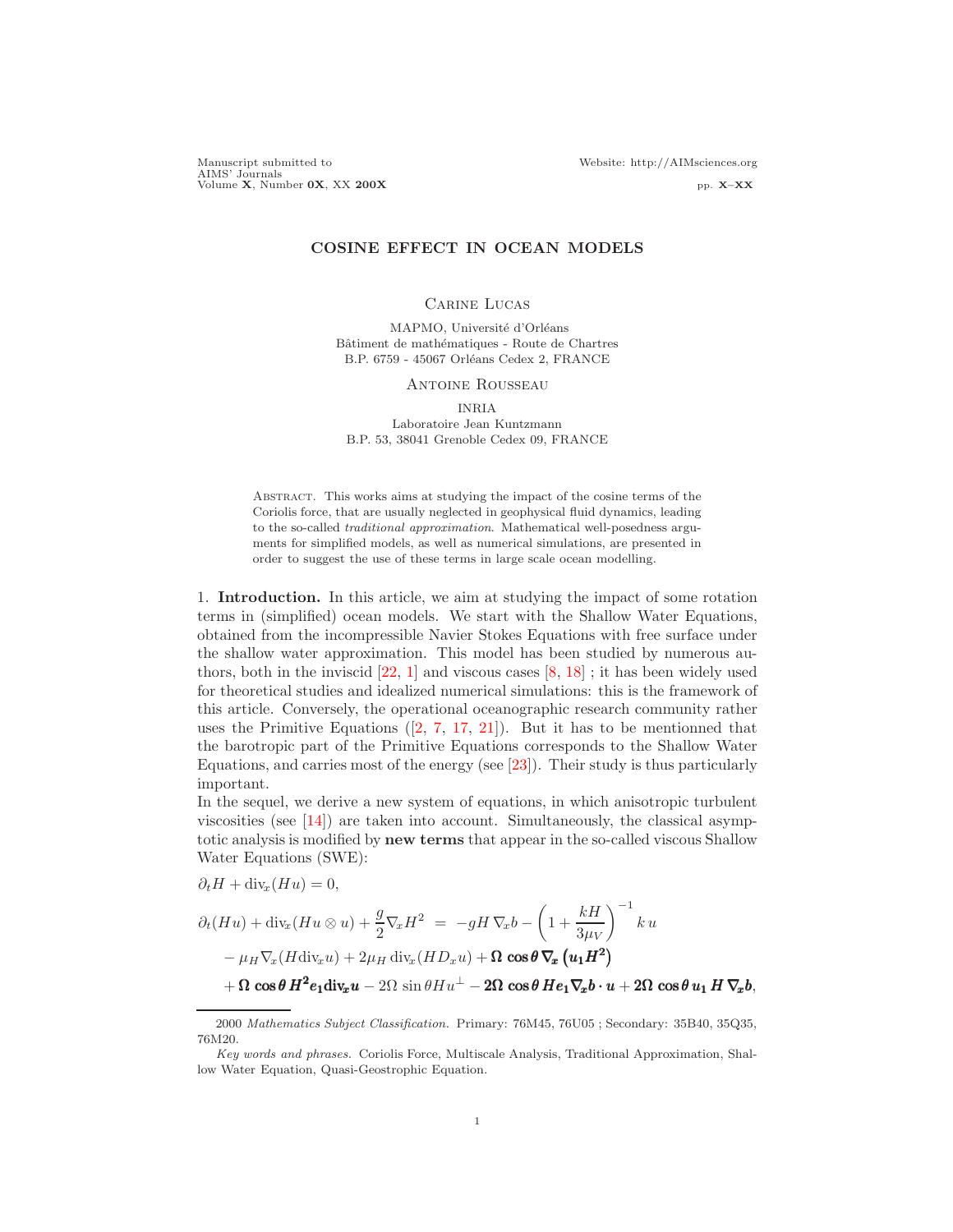where u denotes the mean velocity and  $H$  the water height, b the topography and  $\mu_V$ ,  $\mu_H$  some eddy viscosities (see below). The angular speed of the Earth is  $\Omega$ ,  $\theta$ is the latitude, and  $k$  represents the friction coefficient.

These new terms (bold-faced in the above equation) are of the order of the viscous terms; they are classically neglected with no rigorous justification, in the so-called traditional approximation (see e.g.  $[12, 24, 9]$  $[12, 24, 9]$  $[12, 24, 9]$  $[12, 24, 9]$  $[12, 24, 9]$ ). They also arise in the derivation of the viscous Quasi-Geostrophic (QG) Equation:

$$
D_t \left( \left( \partial_{x_1}^2 + \left( 1 + \delta^2 \right) \partial_{x_2}^2 \right) \psi - \frac{(2\Omega \sin \theta_0)^2}{g H_{char}} \psi + \left( 1 - \frac{H_{char}}{2 \tan \theta_0} \partial_{x_2} \right) \frac{2\Omega \sin \theta_0}{H_{char}} b + \beta x_2 \right)
$$
  
= 
$$
-\frac{1}{\varepsilon L_{char}} \alpha_0 (H_{char}) \Delta \psi + \mu_H \Delta^2 \psi + \text{curl} f,
$$

where  $\psi$  is the stream function,  $D_t = (\partial_t + u^0 \cdot \nabla_x), H_{char} = \varepsilon L_{char}$  the characteristic height of the domain and  $\delta = \Omega \sqrt{H_{char}/g} \cos \theta_0$ . The coefficient  $\alpha_0$  is related to the friction factor.

As we will see hereafter, the complete Coriolis force (when the traditional approximation is relaxed) does not modify the asymptotic development at the first order of [\[22\]](#page-17-0). However, and this is the main point of this work, the corresponding viscous equations differ from the one in [\[18\]](#page-16-2). Starting from the new SWE and considering the quasi-geostrophic approximation, we end up with another model ; this so-called viscous Quasi-Geostrophic Shallow Water model has been introduced in [\[3\]](#page-16-10) and we aim at considering the effect of the traditional approximation in this model.

The objective of this work is to show that the so-called "cosine effect" (see **new** terms in equations above) has to be considered in the models.

The article is organized as follows. In Section [2,](#page-2-0) following the ideas of [\[8,](#page-16-1) [18,](#page-16-2) [14\]](#page-16-7), we perform the asymptotic analysis that leads to the Shallow Water Equations, and recall a theorem of well-posedness that has been proved in [\[15\]](#page-16-11). In Section [3,](#page-9-0) we consider the Quasi-Geostrophic Equation for which derivation of the model, wellposedness result and numerical simulations are presented in the case where the traditional approximation is relaxed.

<span id="page-2-0"></span>2. Shallow Water Model. The two dimensional Shallow Water system is obtained from three dimensional Navier-Stokes Equations in a shallow domain. We look for the equations satisfied by the horizontal mean velocity field and the free surface.

We consider 3D Navier-Stokes Equations (NSE) for an homogenous fluid:

<span id="page-2-1"></span>
$$
\partial_t U + \text{div}(U \otimes U) = \text{div}\,\sigma - 2\overrightarrow{\Omega} \times U + f,\tag{1a}
$$

$$
\operatorname{div} U = 0,\tag{1b}
$$

for  $(x, z)$  in  $\mathbb{T}^2 \times [b(x), h(t, x)]$ , where  $U = (u, w) \in \mathbb{R}^2 \times \mathbb{R}$  is the fluid velocity,  $\sigma$  is the stress tensor (given by  $-pId + S$ , S to be detailed in the sequel),  $2\vec{0} \times U$  is the Coriolis force with  $\vec{\Omega} = \Omega(0, \cos \theta, \sin \theta)$ ,  $\theta$  represents the latitude and will be first considered as a constant. Finally  $f = -g\vec{e}_3$  is the gravity force.

Figure [1](#page-3-0) describes the computational domain, together with the bathymetry b, the water column height  $H$  and the free surface  $h$ . We supplement Equation [\(1\)](#page-2-1) with usual boundary conditions: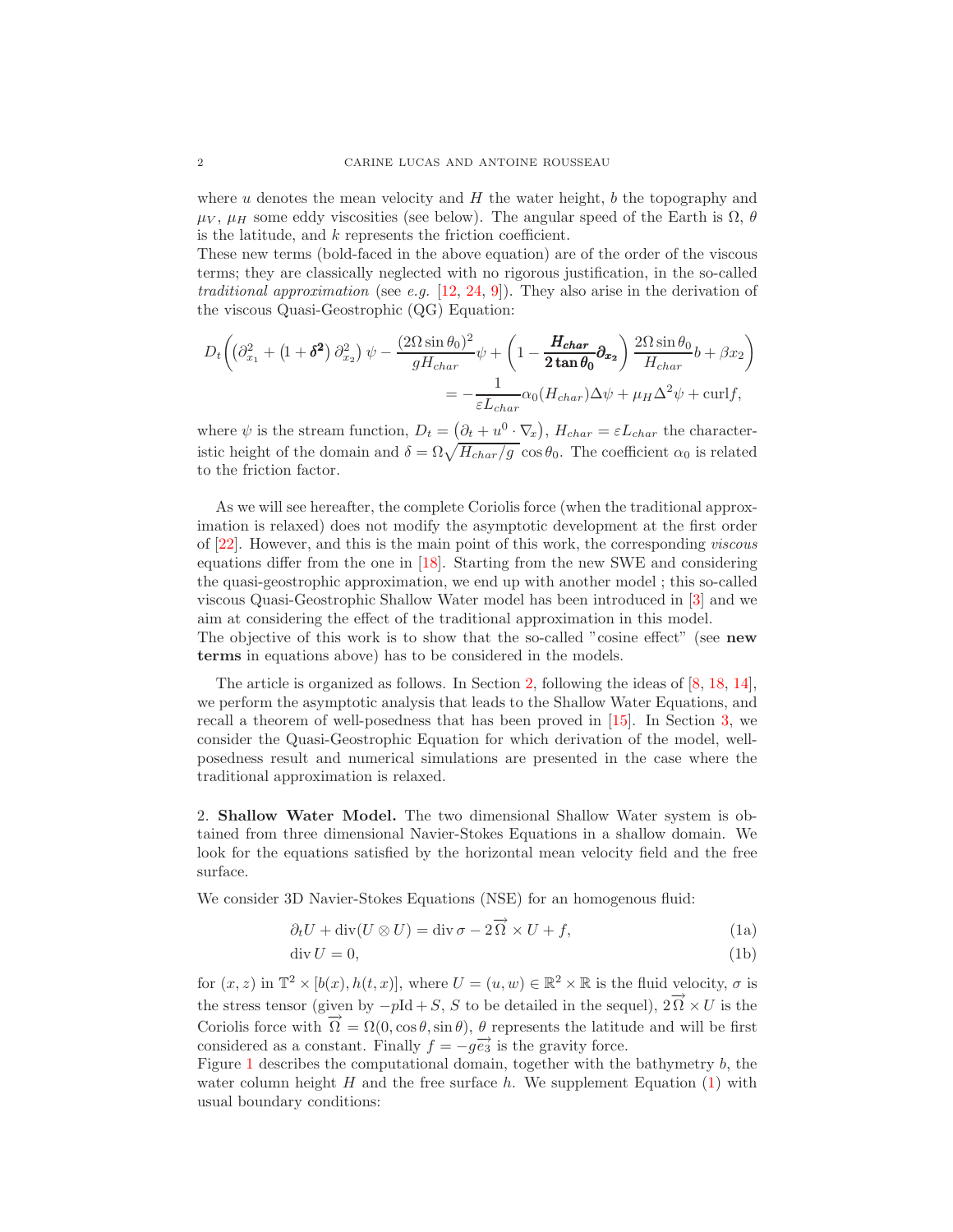

<span id="page-3-0"></span>Figure 1. Notations used for the Shallow Water system

• at the free surface  $z = h(t, x)$ :

$$
\partial_t h + u \cdot \nabla_x h = w,\tag{2}
$$

$$
\sigma n = 0. \tag{3}
$$

• at the bottom  $z = b(x)$ :

<span id="page-3-1"></span>
$$
-u \cdot \nabla_x b + w = 0, \tag{4}
$$

$$
(\sigma n) \cdot \tau_1 \tau_1 + (\sigma n) \cdot \tau_2 \tau_2 = kU \cdot \tau_1 \tau_1 + kU \cdot \tau_2 \tau_2, \tag{5}
$$

where k is the friction coefficient, and  $(\tau_1, \tau_2)$  a basis of the tangential surface. Equation [\(5\)](#page-3-1) is called the Navier slip condition; the reader is referred to [\[11\]](#page-16-12) (resp. [\[13\]](#page-16-13)) for a theoretical (resp. physical) discussion on this boundary condition.

In what follows we write these equations under their non-dimensional form, make an asymptotic development of  $U$  and study its first orders for a specific scaling of turbulent viscosities. Shallow Water Equations are obtained after integrating the first momentum equation over the water height. We also present the corresponding Shallow Water system when the latitude is not constant.

Non-Dimensional Navier-Stokes Equations. We write the Navier-Stokes system and the boundary conditions in a non-dimensionalized form, using some characteristic scales specially chosen to get the Shallow Water model.

Let us start with the 3D NSE for an homogenous fluid. In the following, the subscript x denotes horizontal variables,  $u_1$  the first component of the vector u and  $e_1$  the unit vector <sup>t</sup>(1 0). The stress tensor reads  $\sigma = -pId + S = -pId + \mu_H D^H +$  $\mu_V D^V + \mu_E D^E$ . In this relation, p is the pressure,  $\mu_H$ ,  $\mu_V$  and  $\mu_E$  represent eddy viscosities. More precisely, if  $\Lambda$  is the vector:

$$
\Lambda = \gamma(\xi) \begin{pmatrix} \xi \\ 1 \end{pmatrix} \quad \text{where} \quad \xi = \frac{h-z}{b-h} \nabla_x b + \frac{z-b}{b-h} \nabla_x h \quad \text{and} \quad \gamma(\xi) = \frac{1}{\sqrt{1+|\xi|^2}},
$$

then  $\mu$ <sub>H</sub> denotes the eddy viscosity related to the shear in the direction orthogonal to  $\Lambda$ ,  $\mu_V$  the viscosity linked to the shear in the direction of  $\Lambda$ , and  $\mu_E$  can be interpreted as the compression rate in the direction of  $\Lambda$  (or expansion in the orthogonal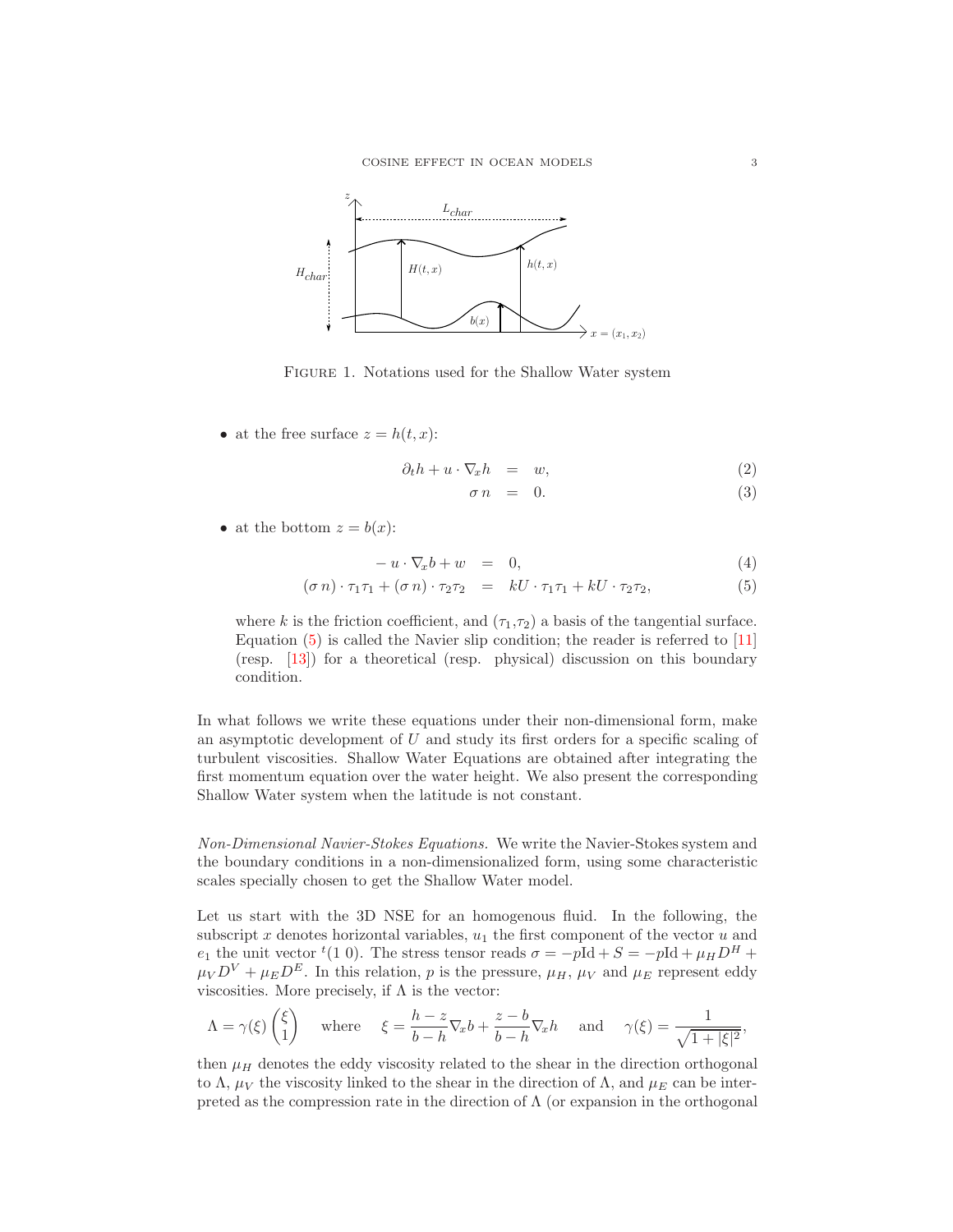direction)<sup>[1](#page-4-0)</sup>. Lastly, the symmetric part of the gradient of U is split as:

$$
2D(U) = \begin{pmatrix} \nabla_x u + {}^t \nabla_x u & \partial_z u + \nabla_x w \\ {}^t (\partial_z u + \nabla_x w) & 2\partial_z w \end{pmatrix} = D^H + D^V + D^E,
$$

where the tensors are given by:

$$
D^{H} = 2(\text{Id} - \Lambda^{t} \Lambda) D(U) (\text{Id} - \Lambda^{t} \Lambda) + {}^{t} \Lambda D(U) \Lambda (\text{Id} - \Lambda^{t} \Lambda),
$$
 (6a)

$$
D^{V} = 2(\text{Id} - \Lambda^{t} \Lambda) D(U) \Lambda^{t} \Lambda + 2\Lambda^{t} \Lambda D(U) (\text{Id} - \Lambda^{t} \Lambda), \tag{6b}
$$

$$
D^{E} = {}^{t}\Lambda D(U) \Lambda (3\Lambda {}^{t}\Lambda - \text{Id}). \tag{6c}
$$

Then, the Navier-Stokes system reads:

$$
\partial_t u + u \cdot \nabla_x u + w \partial_z u = -\nabla_x p + \text{div}_x S_{xx} + \partial_z S_{xz} - 2\Omega \sin \theta u^{\perp} - 2\Omega \cos \theta w e_1,
$$
  
\n
$$
\partial_t w + u \cdot \nabla_x w + w \partial_z w = -\partial_z p + \text{div}_x S_{zx} + \partial_z S_{zz} + 2\Omega \cos \theta u_1 - g,
$$
  
\n
$$
\text{div}_x u + \partial_z w = 0,
$$

where the tensor  $S$  is written as:  $S =$  $\begin{pmatrix} S_{xx} & S_{xz} \\ S_{zx} & S_{zz} \end{pmatrix}$ .

We introduce the following dimensionless variables and numbers:

$$
x = L_{char}\tilde{x}, \t z = H_{char}\tilde{z}, \t \text{with } \varepsilon = \frac{H_{char}}{L_{char}} \ll 1,
$$
  
\n
$$
u = u_{char}\tilde{u}, \t w = w_{char}\tilde{w}, \t \text{with } w_{char} = \varepsilon u_{char},
$$
  
\n
$$
t = \frac{L_{char}}{u_{char}} \tilde{t}, \t p = p_{char}\tilde{p}, \t \text{with } w_{char} = u_{char}^2,
$$
  
\n
$$
\xi = \varepsilon \tilde{\xi}, \t Ro = \frac{u_{char}}{2L_{char}\Omega}, \t Fr = \frac{u_{char}}{\sqrt{gH_{char}}},
$$
  
\n
$$
\mu_H = \varepsilon L_{char}u_{char}\nu_H, \t \mu_V = \varepsilon L_{char}u_{char}\nu_V, \t \mu_E = \varepsilon^3 L_{char}u_{char}\nu_E,
$$
  
\n
$$
S_{xx} = u_{char}^2 \tilde{S}_{xx}, \t S_{zz} = u_{char}^2 \tilde{S}_{zz},
$$
  
\n
$$
S_{zx} = u_{char}^2 \tilde{S}_{zx}, \t S_{zz} = u_{char}^2 \tilde{S}_{zz},
$$

where  $\varepsilon$  is the aspect ratio,  $Ro$  the Rossby number,  $Fr$  the Froude number. We write the 3D NSE with non-dimensionnal variables:

$$
\partial_{\tilde{t}} \tilde{u} + \tilde{u} \cdot \nabla_{\tilde{x}} \tilde{u} + \tilde{w} \partial_{\tilde{z}} \tilde{u} = -\nabla_{\tilde{x}} \tilde{p} + \varepsilon \text{div}_{\tilde{x}} \tilde{S}_{xx} + \frac{1}{\varepsilon} \partial_{\tilde{z}} \tilde{S}_{xz} - \frac{\sin \theta}{R_o} \tilde{u}^\perp - \varepsilon \frac{\cos \theta}{Ro} \tilde{w} e_1, \tag{7a}
$$

<span id="page-4-1"></span>
$$
\partial_{\tilde{t}}\tilde{w} + \tilde{u} \cdot \nabla_{\tilde{x}}\tilde{w} + \tilde{w}\partial_{\tilde{z}}\tilde{w} = -\frac{1}{\varepsilon^2}\partial_{\tilde{z}}\tilde{p} + \frac{1}{\varepsilon}\text{div}_{\tilde{x}}\tilde{S}_{zx} + \frac{1}{\varepsilon}\partial_{\tilde{z}}\tilde{S}_{zz} + \frac{1}{\varepsilon}\frac{\cos\theta}{Ro}\tilde{u}_1 - \frac{1}{\varepsilon^2 Fr^2}, \quad (7b)
$$
  
div<sub>x</sub>\tilde{u} + \partial\_{\tilde{z}}\tilde{w} = 0. \tag{7c}

Naturally, all the non-dimensionnal variables (except the  $\widetilde{S}_{i,j}$ ) are  $O(1)$  as  $\varepsilon$  goes to zero; we present in Appendix [A](#page-14-0) the rigorous asymptotic development of the non-dimensionnal stress tensor  $S$ .

Let us now consider the boundary conditions. We first replace  $\sigma$  with its expression and change the variables:

<span id="page-4-0"></span><sup>&</sup>lt;sup>1</sup> Note that  $\xi$  is a barycentric combination of  $-\nabla_x b$  and  $-\nabla_x h$ . In particular,  $\xi(z = b) = -\nabla_x b$ and  $\xi(z=h) = -\nabla_x h$ . That is, for a flat bottom (resp. a rigid lid),  $\Lambda(z=b)$  (resp.  $\Lambda(z=h)$ ) corresponds to the vertical direction, hence the subscripts  $H$  and  $V$  (vertical and horizontal shear).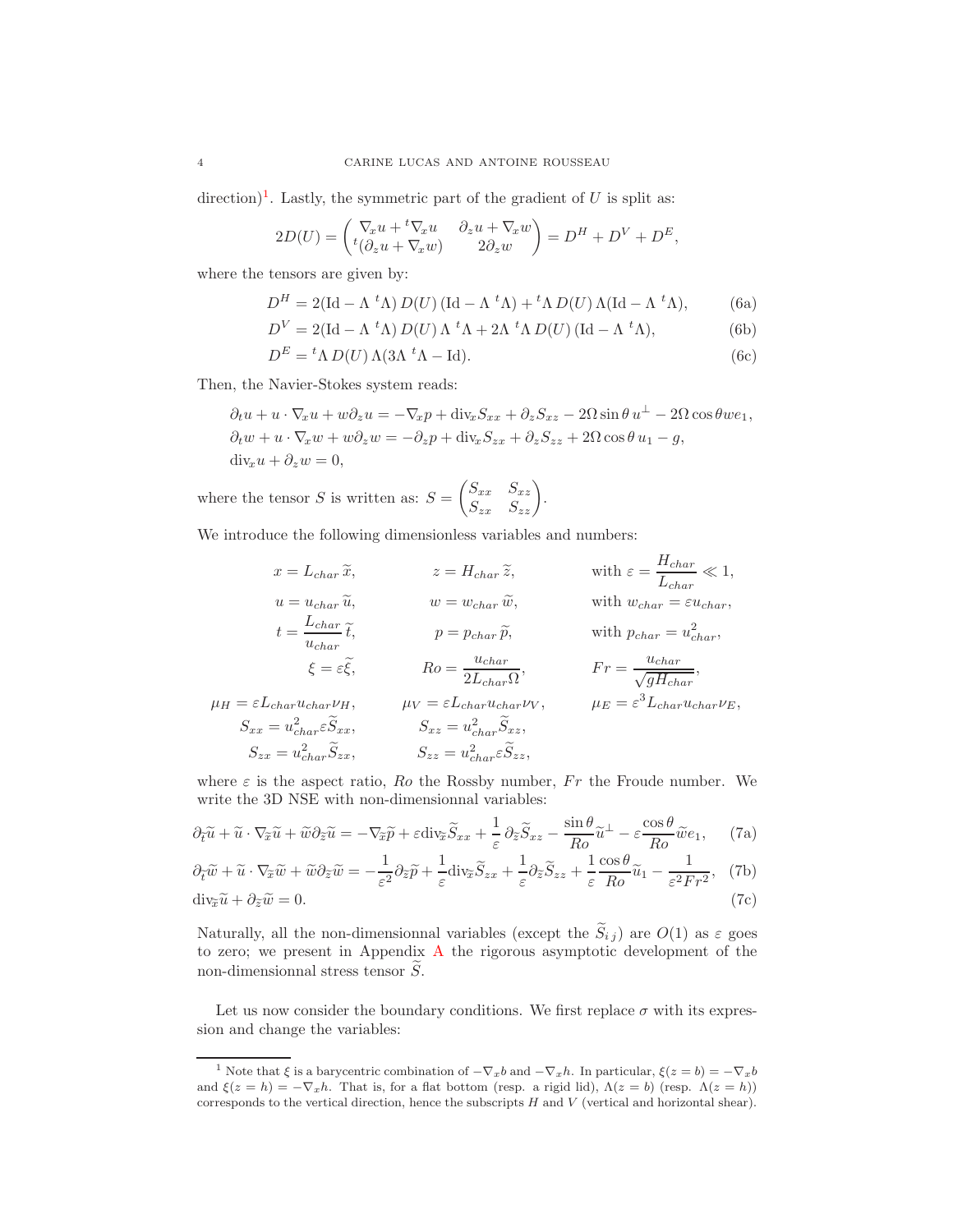• at the free surface  $z = h(t, x)$ :

the normal vector *n* is  $n = (1 + (\nabla_x h)^2)^{-\frac{1}{2}} \begin{pmatrix} -\nabla_x h & 1 \\ 1 & -\nabla_x h & 1 \end{pmatrix}$ 1  $\overline{\phantom{0}}$ . The horizontal variable h is rescaled as  $h = H_{char}\tilde{h}$  to get the dimensionless conditions at the free surface:

$$
\widetilde{p}\nabla_{\widetilde{x}}\widetilde{h} - \varepsilon \widetilde{S}_{xx}\nabla_{\widetilde{x}}\widetilde{h} + \frac{1}{\varepsilon}\widetilde{S}_{xz} = 0, \tag{8a}
$$

$$
\widetilde{p} - \varepsilon \widetilde{S}_{zz} + \varepsilon \widetilde{S}_{zx} \nabla_{\widetilde{x}} \widetilde{h} = 0, \tag{8b}
$$

$$
\partial_{\tilde{t}} \tilde{h} + \tilde{u} \cdot \nabla_{\tilde{x}} \tilde{h} = \tilde{w}.
$$
 (8c)

• at the bottom  $z = b(x)$ :

if we write  $b = H_{char}\tilde{b}$ , the non-penetration condition reads

<span id="page-5-6"></span>
$$
-\tilde{u}\cdot\nabla_{\tilde{x}}\tilde{b}+\tilde{w}=0.
$$
\n(9)

<span id="page-5-8"></span><span id="page-5-5"></span><span id="page-5-3"></span><span id="page-5-2"></span><span id="page-5-1"></span><span id="page-5-0"></span>.

The Navier condition is more involved. We choose the tangential vectors

$$
\tau_1 = \frac{1}{|\nabla_x b|} \begin{pmatrix} \nabla_x^{\perp} b \\ 0 \end{pmatrix} \text{and } \tau_2 = \frac{1}{\sqrt{|\nabla_x b|^2 + |\nabla_x b|^4}} \begin{pmatrix} -\nabla_x b \\ -|\nabla_x b|^2 \end{pmatrix}
$$

We define  $K = k u_{char}^{-1} \varepsilon^{-1}$  and obtain a complex expression that we do not detail here. We perform some approximations in the following and give a simplified equality obtained from this expression.

Hydrostatic Approximation. We now use the hydrostatic approximation, that is we suppose the aspect ratio  $\varepsilon$  to be small. We only keep the first two orders in Equation [\(7b\)](#page-4-1) and we also leave out terms in boundary conditions. In order to ligthen the notations, we drop the tilde for the non-dimensionnal variables.

We are led to study the system:

$$
\partial_t u + u \cdot \nabla_x u + w \partial_z u = -\nabla_x p + \varepsilon \text{div}_x S_{xx} + \frac{1}{\varepsilon} \partial_z S_{xz} - \frac{\sin \theta}{Ro} u^\perp - \varepsilon \frac{\cos \theta}{Ro} w e_1, \text{ (10a)}
$$

$$
\partial_z p = \varepsilon \text{div}_x S_{zx} + \varepsilon \partial_z S_{zz} - \frac{1}{Fr^2} + \varepsilon \frac{\cos \theta}{Ro} u_1,\tag{10b}
$$

 $\text{div}_x u + \partial_z w = 0.$  (10c)

We can simplify the Navier condition at the bottom

<span id="page-5-7"></span>
$$
\varepsilon S_{xx} \nabla_x b - \frac{1}{\varepsilon} S_{xz} = -Ku + O(\varepsilon^2). \tag{11}
$$

At the free surface, Equation  $(8c)$  is not modified but we can rewrite  $(8a)$  as follows:

$$
\varepsilon S_{xz} = -\varepsilon^2 (p \nabla_x h - \varepsilon S_{xx} \nabla_x h) = \varepsilon^t S_{zx} \quad \text{for } z = h(x, t),
$$

and plug it into Equation [\(8b\)](#page-5-2):

<span id="page-5-4"></span>
$$
p - \varepsilon S_{zz} = -\varepsilon S_{xx} \nabla_x h = -\varepsilon S_{xz} \cdot \nabla_x h
$$
  
\n
$$
= \varepsilon^2 (p \nabla_x h - \varepsilon S_{xx} \nabla_x h) \cdot \nabla_x h,
$$
  
\n
$$
p - \varepsilon S_{zz} = O(\varepsilon^2), \text{ for } z = h(x, t).
$$
 (12)

We integrate Equation [\(10b\)](#page-5-3) from h to z, with z between b and h. The value of p at the free surface is given by  $(12)$ , and we find the pressure at order  $\varepsilon$ :

<span id="page-5-9"></span>
$$
p(t, x, z) = \frac{1}{Fr^2} \left( h(t, x) - z \right) + \varepsilon \int_h^z \text{div}_x S_{zx} + \varepsilon S_{zz} + \varepsilon \frac{\cos \theta}{Ro} \int_h^z u_1 + O(\varepsilon^2). \tag{13}
$$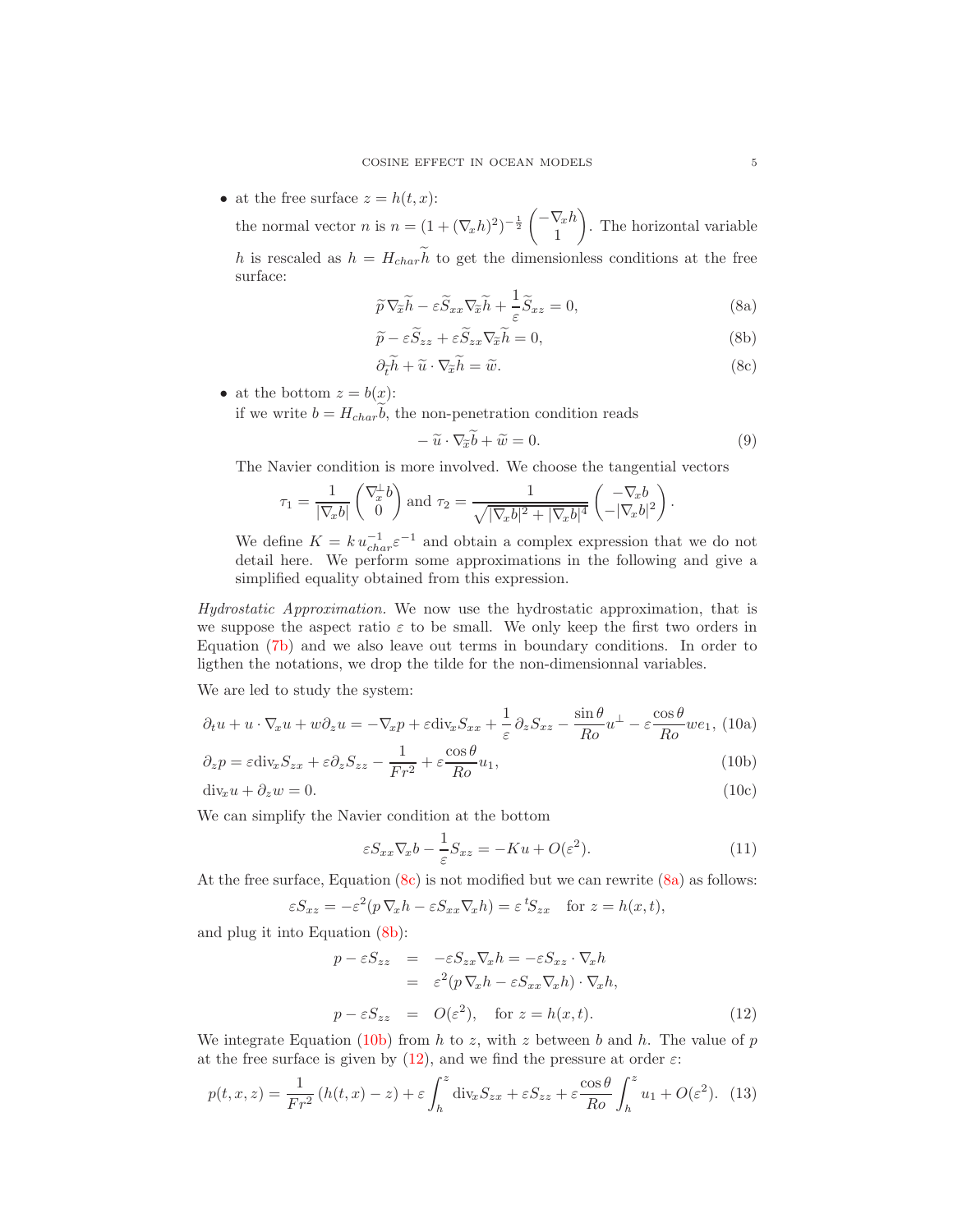As we are looking for equations on the mean velocity and on the evolution of the free surface, we first integrate the momentum equation  $(10a)$  over the water height (between  $z = b(x)$  and  $z = h(t, x)$ ). We apply Leibniz formula and get:

$$
\partial_t \int_b^h u - \partial_t h u_{|z=h} + \text{div}_x \int_b^h (u \otimes u) - ((u \cdot \nabla_x h) u)_{|z=h} + ((u \cdot \nabla_x b) u)_{|z=b}
$$

$$
+ (u \, w)_{|z=h} - (u \, w)_{|z=b} + \nabla_x \int_b^h p = \nabla_x h p_{|z=h} - \nabla_x b p_{|z=b}
$$

$$
+ \varepsilon \, \text{div}_x \int_b^h S_{xx} - \varepsilon S_{xx|_{z=h}} \nabla_x h + \varepsilon S_{xx|_{z=b}} \nabla_x b + \frac{1}{\varepsilon} S_{xx|_{z=h}}
$$

$$
- \frac{1}{\varepsilon} S_{xz|_{z=b}} - \frac{\sin \theta}{Ro} \int_b^h u^\perp - \varepsilon \frac{\cos \theta}{Ro} \int_b^h w e_1.
$$

Then, we use boundary conditions  $(8a)$ ,  $(8c)$ ,  $(9)$  and  $(11)$  to simplify the expressions at the surface and at the bottom and obtain the integrated momentum equation:

$$
\partial_t \int_b^h u + \operatorname{div}_x \int_b^h (u \otimes u) + \nabla_x \int_b^h p = -\nabla_x b \, p_{|_{z=b}} - K u_{|_{z=b}} + \varepsilon \operatorname{div}_x \int_b^h S_{xx} - \frac{\sin \theta}{Ro} \int_b^h u^{\perp} - \varepsilon \frac{\cos \theta}{Ro} \int_b^h w e_1, \quad (14)
$$

with a new Coriolis term (the last one).

We also want the evolution of the free surface: we integrate the divergence free equation [\(10c\)](#page-5-8) from the bottom to the surface, use Leibniz formula again together with Equations  $(8c)$  and  $(9)$  to find:

<span id="page-6-1"></span><span id="page-6-0"></span>
$$
\partial_t h(t, x) + \text{div}_x \int_{b(x)}^{h(t, x)} u = 0.
$$
\n(15)

In the sequel we study the integrated momentum equation [\(14\)](#page-6-0) and the free surface equation  $(15)$  when we approximate u at the first order and at the second order.

Shallow Water System. We have already done the main assumption to get the Shallow Water system from 3D NSE, that is the depth is small compared to the length of the domain, whereas the Froude and Rossby number are fixed. Now we develop u, w, H, p, b in powers of  $\varepsilon$ , that is  $u = u^0 + \varepsilon u^1 + \varepsilon^2 u^2 + \dots$  (and so on) with  $H(t, x) = h(t, x) - b(x)$ .

We look for  $u^0$ , the first order of the velocity. We use the horizontal momentum equation  $(10a)$  and the boundary conditions  $(8a)$  and  $(11)$ . We obtain

$$
\partial_z^2 u = O(\varepsilon), \qquad (\partial_z u)_{|_{z=b}} = O(\varepsilon), \qquad (\partial_z u)_{|_{z=h}} = O(\varepsilon),
$$

which means that at the first order u does not depend on z:  $u^0(t, x, z) = u^0(t, x)$ . As we are looking for the dynamics of  $u^0$ , we study the previous equations at the first order. Let us first rewrite the evolution equation [\(15\)](#page-6-1)

<span id="page-6-2"></span>
$$
\partial_t H^0 + \text{div}_x(H^0 u^0) = 0. \tag{16}
$$

Then we have  $p$  at the first order with  $(13)$ :

$$
p^{0}(t, x, z) = Fr^{-2}(h - z).
$$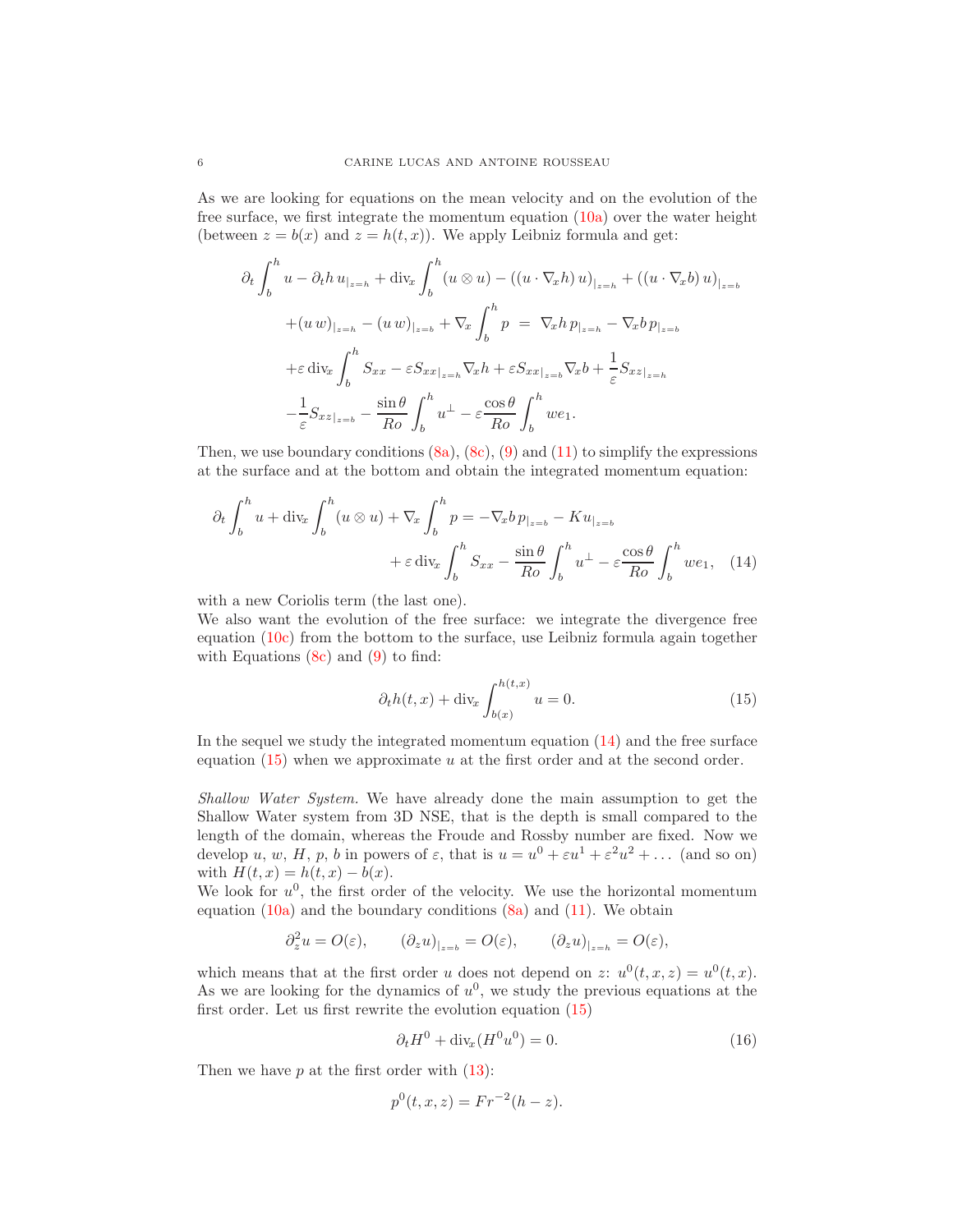We replace this value in the integrated momentum equation  $(14)$  and obtain:

$$
\partial_t (H^0 u^0) + \text{div}_x (H^0 u^0 \otimes u^0) + \frac{1}{2 Fr^2} \nabla_x (H^0)^2 =
$$
  

$$
-\frac{1}{Fr^2} H^0 \nabla_x b^0 - K u^0 - \frac{\sin \theta}{R_o} H^0 u^{0\perp}.
$$
 (17)

Equations [\(16\)](#page-6-2) - [\(17\)](#page-7-0) form the Shallow Water system at the first order in nondimensional variables.

If we go back to dimensional variables we have the Shallow Water system at the first order for a viscosity of order  $\varepsilon$ :

<span id="page-7-2"></span>
$$
\partial_t H + \text{div}_x(Hu) = 0,\tag{18a}
$$

$$
\partial_t (Hu) + \text{div}_x (Hu \otimes u) + \frac{g}{2} \nabla_x H^2 = -gH \nabla_x b - ku - 2\Omega \sin \theta H u^{\perp}.
$$
 (18b)

At this point, we get the inviscid Shallow Water system; the cosine part of the Coriolis force does not modify these equations at the first order. But there are no viscosity effects in this system: we are led to study the second order to make viscous terms appear in our Shallow Water system.

We will denote by a bold letter the approximation of the variables at order  $\varepsilon$  (for example,  $u^1 = u^0 + \varepsilon u^1$  and by a bar the mean value on the water height defined by:

<span id="page-7-0"></span>
$$
\bar{u}(t,x):=\frac{1}{H(t,x)}\int_b^h u\,dz.
$$

Let us rewrite the divergence condition at the second order

<span id="page-7-1"></span>
$$
\partial_t \mathbf{H}^1 + \text{div}_x(\mathbf{H}^1 \bar{\mathbf{u}}^1) = O(\varepsilon^2). \tag{19}
$$

As before, we rewrite the momentum equation [\(10a\)](#page-5-5) but at order  $\varepsilon$ , and with the Shallow Water system at the first order  $(16) - (17)$  $(16) - (17)$  we obtain an expression for the second derivative of u:

$$
\frac{\nu_V}{\varepsilon} \partial_z^2 u = -\frac{K}{H^0} u^0 + O(\varepsilon).
$$

We integrate this equality from b to z (for z between  $b(x)$  and  $h(t, x)$ ) with the boundary condition  $(11)$ . We integrate it again from b to z to find an approximation of  $u$  at the second order:

$$
u = \mathbf{u}^1_{|z=b} + \varepsilon \frac{K}{\nu_V} u^0 \int_b^z \left(1 - \frac{s-b^0}{H^0}\right) ds + O(\varepsilon^2)
$$
  

$$
= \mathbf{u}^1_{|z=b} \left(1 + \varepsilon \frac{K}{\nu_V} (z-b^0) \left(1 - \frac{z-b^0}{2H^0}\right)\right) + O(\varepsilon^2).
$$

With this expression, we can compute the mean value of  $u$ :

$$
\bar{u} = \mathbf{u}^1|_{z=b} \left( 1 + \varepsilon \frac{K}{\nu_V} \frac{H^0}{3} \right) + O(\varepsilon^2).
$$

One can easily check that:

$$
\overline{u^2} = \overline{u}^2 + O(\varepsilon^2),
$$
  

$$
\overline{u \otimes u} = \overline{u} \otimes \overline{u} + O(\varepsilon^2).
$$

This is used in the sequel.

We also have the value of  $p$  at the second order with Equation [\(13\)](#page-5-9). Thanks to the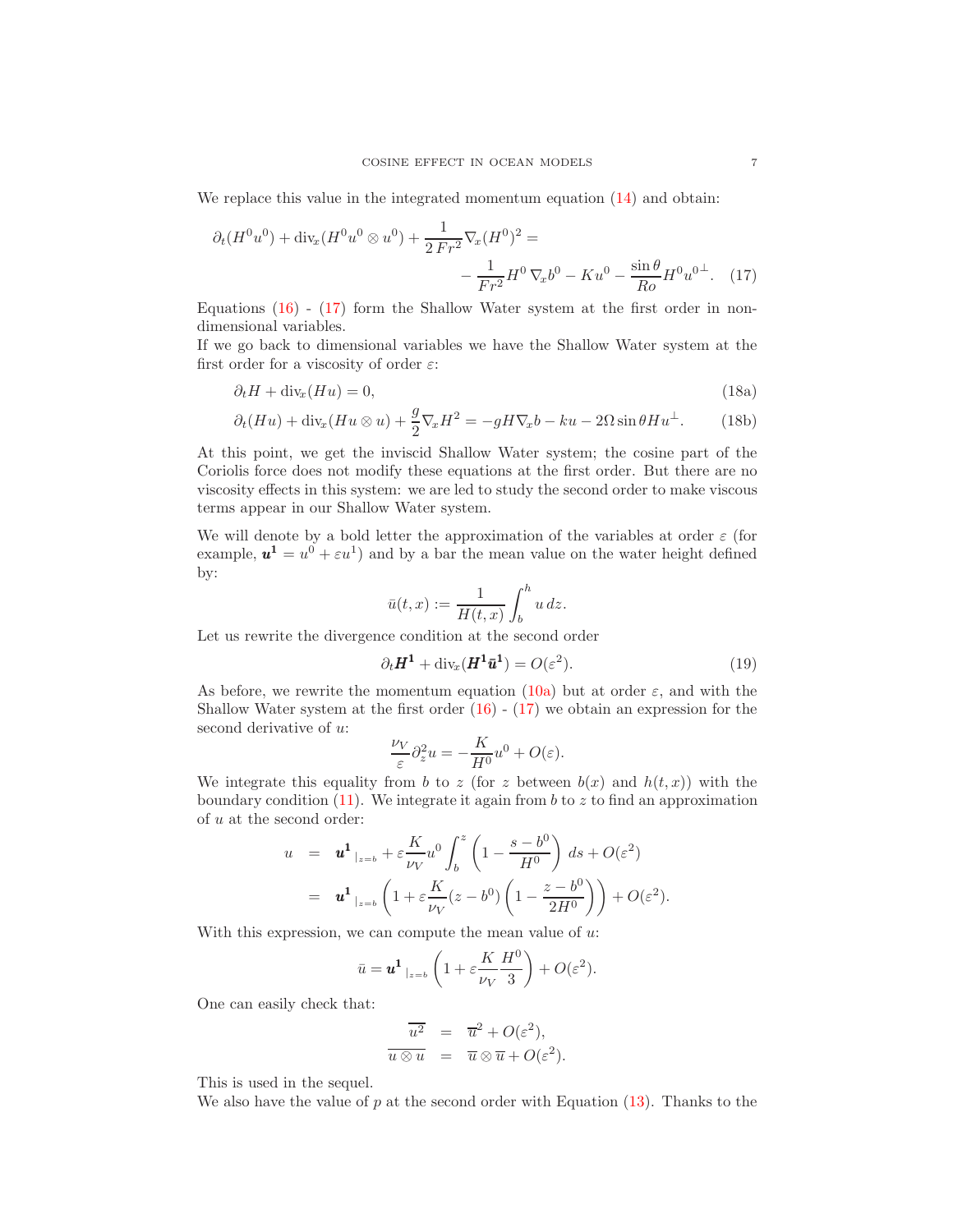asymptotic analysis provided in [A](#page-14-0)ppendix A (see Equation  $(36)$ ), we can simplify this equation:

$$
p(t, x, z) = \frac{1}{Fr^2} \left( h(t, x) - z \right) + \varepsilon \frac{\cos \theta}{Ro} \int_h^z u_1 + O(\varepsilon^2). \tag{20}
$$

Then, we replace it in the integrated momentum equation [\(14\)](#page-6-0) and, using again the divergence free condition [\(10c\)](#page-5-8) to express  $w^0$  as a function of  $h^0$  and  $u^0$ , we get

$$
\partial_t (\mathbf{H}^1 \bar{u}) + \text{div}_x (\mathbf{H}^1 \bar{u} \otimes \bar{u}) + \frac{1}{2Fr^2} \nabla_x (\mathbf{H}^1)^2 - \varepsilon \frac{\cos \theta}{2Ro} \nabla_x \left( u_1^0 (H^0)^2 \right)
$$
  
=  $-K \mathbf{u}^1|_{z=b} - \nabla_x b \left( \frac{\mathbf{H}^1}{Fr^2} - \varepsilon \frac{\cos \theta}{Ro} u_1^0 H^0 \right) + \varepsilon \text{ div}_x (H^0 S_{xx})$   
 $- \frac{\sin \theta}{Ro} \mathbf{H}^1 \bar{u}^\perp + \varepsilon \frac{\cos \theta}{2Ro} (H^0)^2 e_1 \text{div}_x u^0 - \varepsilon \frac{\cos \theta}{Ro} H^0 e_1 \nabla_x b^0 \cdot u^0 + O(\varepsilon^2).$ 

The velocity at the bottom  $u_{z=b}$  is given by

$$
\boldsymbol{u^1}_{|_{z=b}} = \bar{u} \left( 1 + \frac{\varepsilon K}{\nu_V} \frac{H^0}{3} \right)^{-1} + O(\varepsilon^2),
$$

which leads to:

<span id="page-8-0"></span>
$$
\partial_t(\boldsymbol{H}^1 \bar{u}) + \text{div}_x(\boldsymbol{H}^1 \bar{u} \otimes \bar{u}) + \frac{1}{2Fr^2} \nabla_x(\boldsymbol{H}^1)^2 = -K \bar{u} \left( 1 + \frac{\varepsilon K}{\nu_V} \frac{\boldsymbol{H}^1}{3} \right)^{-1} \n- \varepsilon \nu_H \nabla_x(\boldsymbol{H}^1 \text{div}_x \bar{u}) + 2\varepsilon \nu_H \text{div}_x(\boldsymbol{H}^1 D_x \bar{u}) + \varepsilon \frac{\cos \theta}{2Ro} \nabla_x (\bar{u}_1(\boldsymbol{H}^1)^2) \n+ \varepsilon \frac{\cos \theta}{2Ro} (\boldsymbol{H}^1)^2 e_1 \text{div}_x \bar{u} - \varepsilon \frac{\cos \theta}{Ro} \boldsymbol{H}^1 e_1 \nabla_x b \cdot \bar{u} - \frac{\sin \theta}{Ro} \boldsymbol{H}^1 \bar{u}^\perp \n- \nabla_x b \left( \frac{\boldsymbol{H}^1}{Fr^2} - \varepsilon \frac{\cos \theta}{Ro} \bar{u}_1 \boldsymbol{H}^1 \right) + O(\varepsilon^2).
$$
\n(21)

Equations  $(19)-(21)$  $(19)-(21)$  form the Shallow Water system at the second order in nondimensional variables, with new cosine terms.

Finally, let us go back to the dimensional form to get the viscous Shallow Water system at the second order:

$$
\partial_t H + \text{div}_x(Hu) = 0,
$$
\n
$$
(\partial_t H + \text{div}_x(Hu \otimes u) + \frac{g}{2} \nabla_x H^2 = -\alpha_0(H) u - gH \nabla_x b
$$
\n
$$
-\mu_H \nabla_x (H \text{div}_x u) + 2\mu_H \text{div}_x (H D_x u) + \Omega \cos \theta \nabla_x (u_1 H^2)
$$
\n
$$
+\Omega \cos \theta H^2 e_1 \text{div}_x u - 2\Omega \sin \theta H u^{\perp} - 2\Omega \cos \theta H e_1 \nabla_x b \cdot u + 2\Omega \cos \theta u_1 H \nabla_x b,
$$
\n(22b)

<span id="page-8-1"></span>where  $\alpha_0(H) = k / \left(1 + \frac{kH}{3\mu V}\right)$  $\big)$ .

Conversely to the first order approximation [\(18\)](#page-7-2), we now have viscous terms in the SWE.

Remark 1. Note that the coefficients of the viscous terms slightly differ from those in [\[18\]](#page-16-2) (which is a generalization of [\[8\]](#page-16-1) to the 2D case), due to the choice we made for the stress tensor.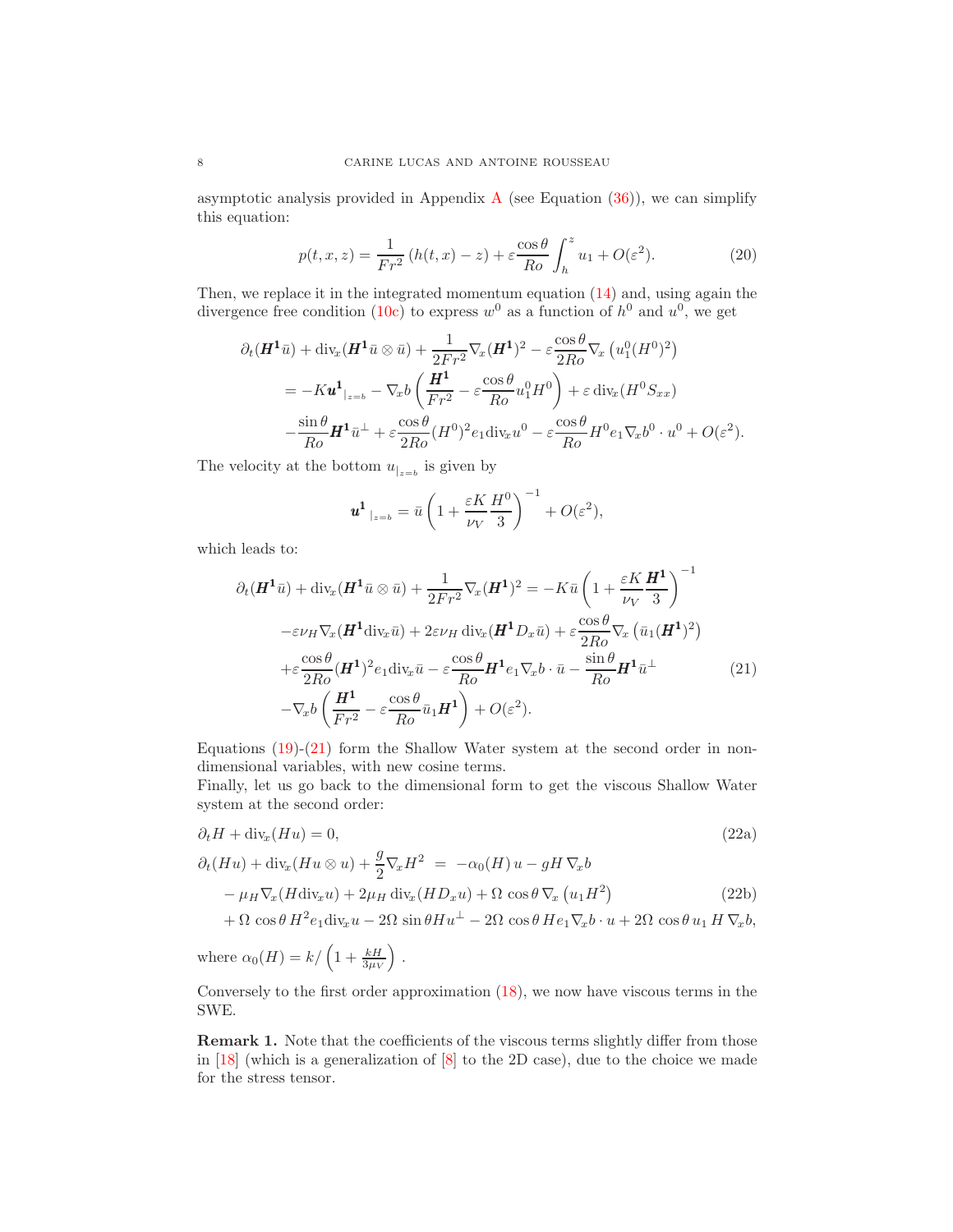Remark 2. If the latitude is not constant, the only difference with the previous development is that the term that reads  $\Omega \cos \theta \nabla_x (u_1 H^2)$  in the constant case must be replaced by  $\Omega \nabla_x (\cos \theta u_1 H^2)$  (with no additional difficulty), the other ones remaining unchanged.

Remark 3. Note that, if we take the capillarity into account, the term  $aH\nabla_x\Delta_xH + aH\nabla_x\Delta_xb$  adds to the right hand side of Equation [\(22b\)](#page-8-1), where a is the capillarity coefficient.

We now state a well-posedness theorem for the Shallow Water Equations: consider the following system in a bounded domain  $D$  with periodic boundary conditions:

<span id="page-9-1"></span>
$$
\partial_t H + \text{div}(Hu) = 0,
$$
  
\n
$$
\partial_t (Hu) + \text{div}(Hu \otimes u) + \frac{1}{2Fr^2} \nabla H^2 = -\tilde{\alpha}_0(H)u - \tilde{\alpha}_1(H)Hu|u|
$$
  
\n
$$
+ AH \nabla \Delta H + AH \nabla \Delta b + \nu \text{ div}(HD(u)) + \varepsilon \frac{\cos \theta}{2Ro} \nabla (u_1 H^2)
$$
(23)  
\n
$$
+ \varepsilon \frac{\cos \theta}{2Ro} H^2 e_1 \text{div}u - \varepsilon \frac{\cos \theta}{Ro} He_1 \nabla b \cdot u - \frac{\sin \theta}{Ro} Hu^{\perp}
$$
  
\n
$$
- \nabla b \left( \frac{H}{Fr^2} - \varepsilon \frac{\cos \theta}{Ro} u_1 H \right).
$$

We suppose that the bottom is regular enough  $(b \in H^3(\mathcal{D}))$  and that the initial condition on the water height satisfies:  $H(0) = H_0 \ge 0$ ,  $\sqrt{H_0} \in H_{per}^1(\mathcal{D})$ ,  $H_0 \in$  $L_{per}^2(\mathcal{D}), H_0u_0^2 \in L_{per}^1(\mathcal{D}), \log \left(K_0^{-1}H_0\tilde{\alpha}_0(H_0)\right) \in L_{per}^1(\mathcal{D}).$  In [\[15\]](#page-16-11), we proved the following theorem:

**Theorem 2.1.** If  $A > 0$ ,  $\tilde{\alpha}_0(H) > 0$  and  $\tilde{\alpha}_1(H) \geq 0$ , with  $H_0$  satisfying the conditions above, there exists a global weak solution of ([23\)](#page-9-1).

<span id="page-9-0"></span>3. Quasi-Geostrophic Model. The Quasi-Geostrophic model is used for the abstract modeling of the ocean at mid-latitudes (see  $[4]$ ). It is obtained from the Shallow Water system assuming that the Rossby and Froude numbers are very small (the aspect ratio  $\varepsilon$  is now considered as fixed).

3.1. Derivation of the Quasi-Geostrophic Equation with Cosine Effect. We consider the dimensionless Shallow Water system  $(19)$  -  $(21)$ , that depends on the aspect ratio  $\varepsilon$ . We add in these equations a source term  $\hat{f}$  that could have been introduced in the previous derivation with no additional difficulty. In order to lighten the notations, we set  $\mu = \mu_H$  and  $\nu = \nu_H$  in the sequel.

We write an asymptotic development  $u = u^0 + \eta u^1 + \dots$ ,  $H = 1 + \eta F H^1 + \dots$  where we suppose  $Ro = \eta$ ,  $Fr^2 = F\eta^2$ ,  $b = \eta \tilde{b}$ , with  $\eta \ll 1$ ,  $F = (2\Omega L_{char})^2/(gH_{char})$ and  $\varepsilon$  fixed. Let us underline that, from now on,  $\varepsilon$  is a fixed parameter, and the Rossby number  $\eta$  is the asymptotic parameter, meant to go to zero. Doing this, we are not considering a crossed asymptotic  $(\varepsilon, \eta) \to 0$  as for the direct derivation of the QG model (see [\[6\]](#page-16-16)), but we let  $\eta$  go to zero as  $\varepsilon$  remains fixed. This crossed asymptotic is beyond the scope of this paper and is left to further studies. We also use the beta-plane approximation around the latitude  $\theta_0$  (see [\[19\]](#page-16-17)).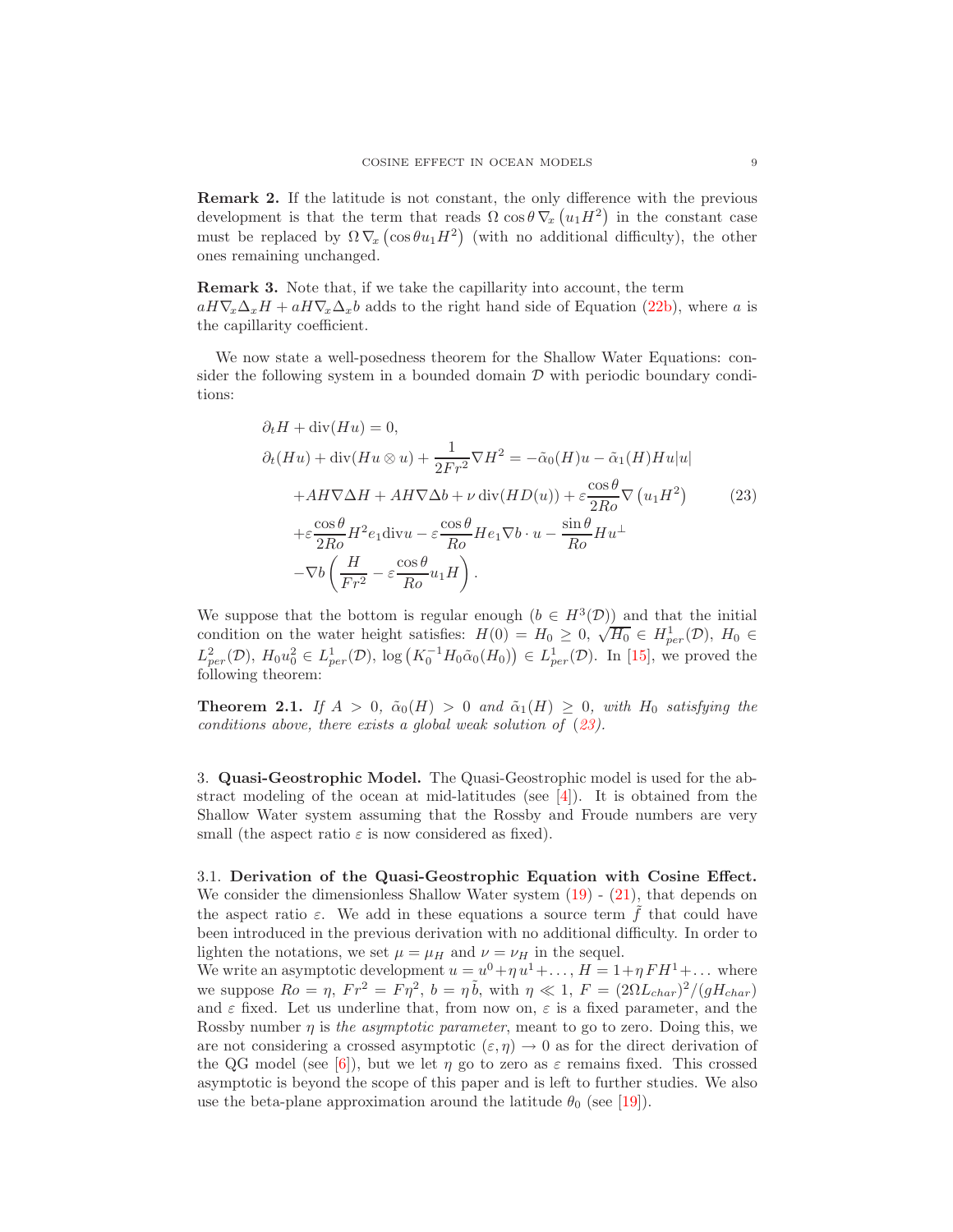We then have to study the following equations:

<span id="page-10-0"></span>
$$
\partial_t H + \text{div}_x(Hu) = 0,
$$
\n
$$
\partial_t (Hu) + \text{div}_x(Hu \otimes u) + \frac{1}{F\eta^2} H \nabla_x H = -\frac{\sin \theta_0}{\eta} H u^{\perp} - \beta x_2 H u^{\perp}
$$
\n
$$
+ \varepsilon \frac{\cos \theta_0}{2\eta} e_1 H^2 \text{div}_x u - \frac{\varepsilon}{2} \tan \theta_0 \beta x_2 e_1 H^2 \text{div}_x u + \varepsilon \frac{\cos \theta_0}{2\eta} \nabla_x (H^2 u_1)
$$
\n
$$
- \frac{\varepsilon}{2} \tan \theta_0 \beta \nabla_x (H^2 u_1 x_2) - \tilde{\alpha}_0 (H) u + 2\nu \text{div}_x (HD(u)) - \nu \nabla_x (H \text{ div} u) \quad (24b)
$$
\n
$$
- \varepsilon \frac{\cos \theta_0}{\eta} H e_1 \nabla_x b \cdot u + \varepsilon \tan \theta_0 \beta x_2 H e_1 \nabla_x b \cdot u + \varepsilon \frac{\cos \theta_0}{\eta} u_1 H \nabla_x b
$$
\n
$$
- \varepsilon \tan \theta_0 \beta x_2 u_1 H \nabla_x b - \frac{1}{F\eta^2} H \nabla_x b + H \tilde{f} + O(\eta).
$$
\n(24a)

At the first and second orders, Equation [\(24a\)](#page-10-0) gives:

<span id="page-10-1"></span> $\text{div}_x u^0 = 0$ , and  $F \partial_t H^1 + \text{div}_x u^1 + F \nabla_x H^1 \cdot u^0 = 0$ .

We also look at the first and second orders of the momentum equation [\(24b\)](#page-10-1). The first order gives

$$
\nabla_x H^1 + \left(\sin \theta_0 - \varepsilon \frac{\cos \theta_0}{2} \partial_{x_2}\right) u^{0\perp} + \frac{\nabla_x \tilde{b}}{F} = 0.
$$

Then we take the *curl* (i.e.  $-\partial_{x_2}$  of the first component +  $\partial_{x_1}$  of the second one) of the second order and get

$$
(\partial_t + u^0 \cdot \nabla_x)(\operatorname{curl} u^0) = -\tilde{\alpha}_0(1)\operatorname{curl} u^0 + \nu \Delta(\operatorname{curl} u^0) + \sin \theta_0 \ F(\partial_t H^1 + u^0 \cdot \nabla_x H^1)
$$
  

$$
-\sin \theta_0 \ F u^0 \cdot \nabla_x H^1 - \beta u_2^0 + \varepsilon F \frac{\cos \theta_0}{2} \partial_{x_2} (\partial_t H^1 + u^0 \cdot \nabla_x H^1)
$$
  

$$
-\nabla_x^{\perp} H^1 \cdot \nabla_x \tilde{b} + \varepsilon \cos \theta_0 \ \partial_{x_2} (u^0 \cdot \nabla_x \tilde{b}) + \varepsilon \cos \theta_0 \ \nabla_x^{\perp} u_1^0 \cdot \nabla_x \tilde{b} + \operatorname{curl} \tilde{f}.
$$

We note that

$$
\sin \theta_0 u^0 \cdot \nabla_x H^1 - \varepsilon \frac{\cos \theta_0}{2} (\partial_{x_2} u^0) \cdot \nabla_x H^1 + \nabla_x^{\perp} H^1 \cdot \frac{\nabla_x \tilde{b}}{F} = 0,
$$

and

<span id="page-10-2"></span>
$$
(\partial_{x_2} u^0) \cdot \nabla_x \tilde{b} + \nabla_x^{\perp} u_1^0 \cdot \nabla_x \tilde{b} = 0.
$$

We define  $\psi$  by  $u^0 = \nabla_x^{\perp} \psi$ , and consequently  $H^1 = (\sin \theta_0 - \varepsilon \cos \theta_0 \partial_{x_2}/2) \psi - \tilde{b}/F$ , and find

$$
(\partial_t + u^0 \cdot \nabla_x) \left( \left( \partial_{x_1}^2 + \left( 1 + \varepsilon^2 F \frac{\cos^2 \theta_0}{4} \right) \partial_{x_2}^2 \right) \psi - \sin^2 \theta_0 F \psi \right. \\
\left. + \left( \sin \theta_0 - \varepsilon \frac{\cos \theta_0}{2} \partial_{x_2} \right) \tilde{b} + \beta x_2 \right) = -\tilde{\alpha}_0(1) \Delta \psi + \nu \Delta^2 \psi + \text{curl} \tilde{f}.\n\tag{25}
$$

Equation [\(25\)](#page-10-2) is the non-dimensional Quasi-Geostrophic Equation obtained from the viscous Shallow Water system at the second order with variable topography. The new terms (due to the Coriolis force) are  $\varepsilon^2 F \cos^2 \theta_0 \partial_{x_2}^2 \psi / 4$  and  $\varepsilon \cos \theta_0 \partial_{x_2} \tilde{b} / 2$ . The "unusual" sin  $\theta_0$  coefficient is linked to an "unusual" Rossby number expression that arises in F and  $\ddot{b}$ ; in the "usual" case, the term  $\sin \theta_0$  is replaced by 1, and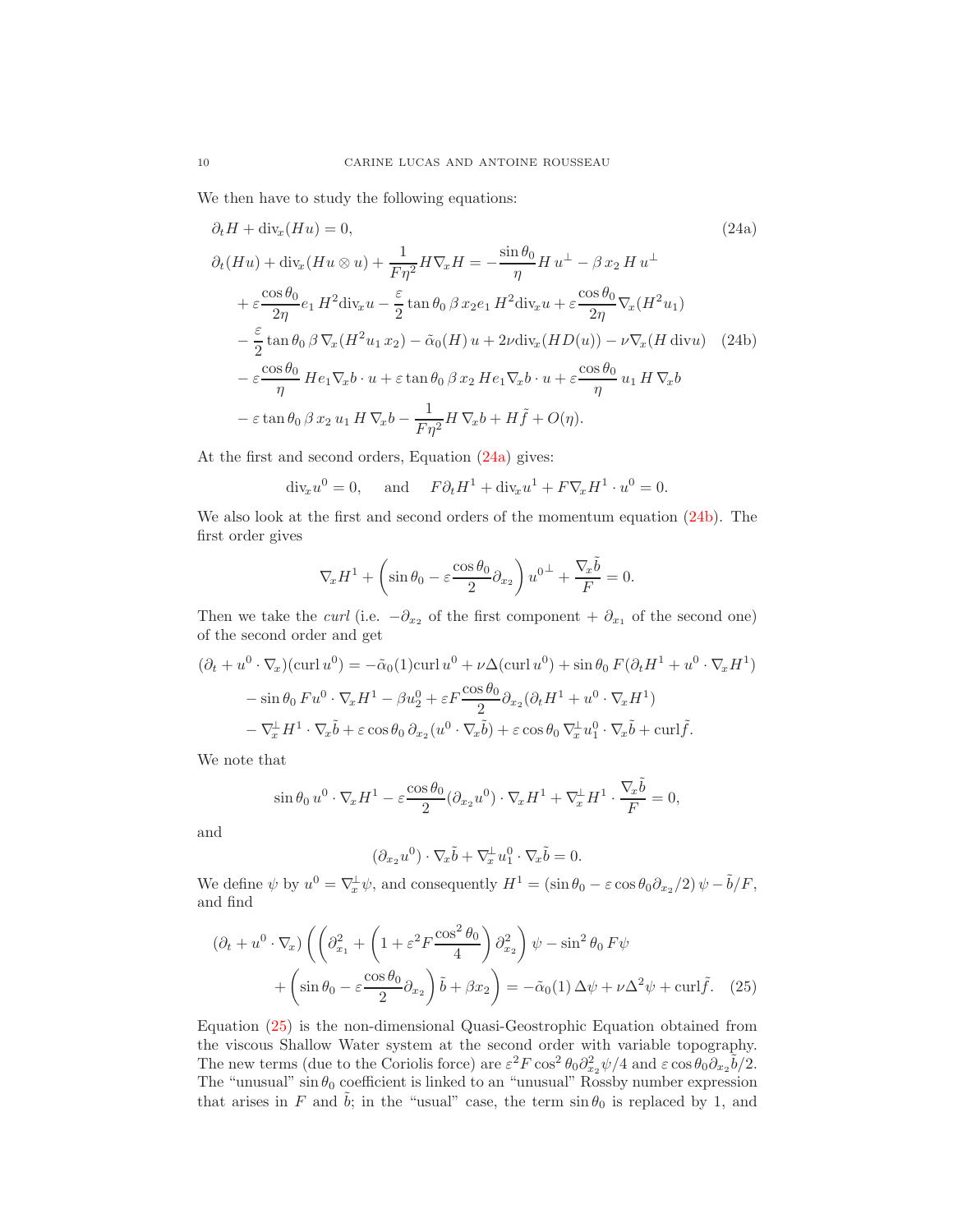$\cos\theta_0$  by  $1/\tan\theta_0$ .

Let us remove this problem coming back to dimensional variables. We get:

$$
D_t \left( \left( \partial_{x_1}^2 + \left( 1 + \delta^2 \right) \partial_{x_2}^2 \right) \psi - \frac{(2\Omega \sin \theta_0)^2}{gH_{char}} \psi + \left( 1 - \frac{H_{char}}{2 \tan \theta_0} \partial_{x_2} \right) \frac{2\Omega \sin \theta_0}{H_{char}} b + \beta x_2 \right)
$$
  
= 
$$
-\frac{1}{\varepsilon L_{char}} \alpha_0 (H_{char}) \Delta \psi + \mu \Delta^2 \psi + \text{curl} f, \quad (26)
$$

where  $D_t = (\partial_t + u^0 \cdot \nabla_x), H_{char} = \varepsilon L_{char}$  and  $\delta = \Omega \sqrt{H_{char}/g} \cos \theta_0$ . We add to this equation the following boundary conditions:

<span id="page-11-0"></span>
$$
\psi = 0
$$
 and  $\Delta \psi = 0$  on  $\partial \mathcal{D}$ ,

which respectively express the non-penetration condition and the slip condition.

Remark 4. We can already notice that the cosine term has two different contributions. First, the Laplacian is modified in the second direction by the small coefficient  $\delta$ . The other change is on the topography coefficient: we see the derivative of the topography in the second variable.

3.2. Mathematical Properties of the Quasi-Geostrophic Equation. The following theorem has been proved in [\[16\]](#page-16-18), we just recall it hereafter.

**Theorem 3.1.** If  $D$  is a rectangular domain, for all f in  $L^2(0,T;L^2(D))$ , Equa-tion [\(26\)](#page-11-0) with the initial condition  $\psi_0$  in  $H^3(\mathcal{D}) \cap H_0^1(\mathcal{D})$  and the boundary conditions  $\psi = 0$  and  $\Delta \psi = 0$  on  $\partial \mathcal{D}$  has a unique solution  $\psi$  in  $\mathcal{C}([0,T]; H^3(\mathcal{D}) \cap H_0^1(\mathcal{D}))$  $L^2(0,T;H^4(\mathcal{D})\cap H_0^1(\mathcal{D})).$ 

3.3. Numerical Results: Cosine Effects on Large Scale Computations. We now present numerical results for the QG Equation and show that the cosine effect cannot be neglected. The details of the scheme are presented in [\[16\]](#page-16-18), we do not repeat them here, but recall the choice of physical parameters.



<span id="page-11-1"></span>FIGURE 2. Time-average of the stream function over 1600 years. The upper part is negative so the velocity is in the counterclockwise direction.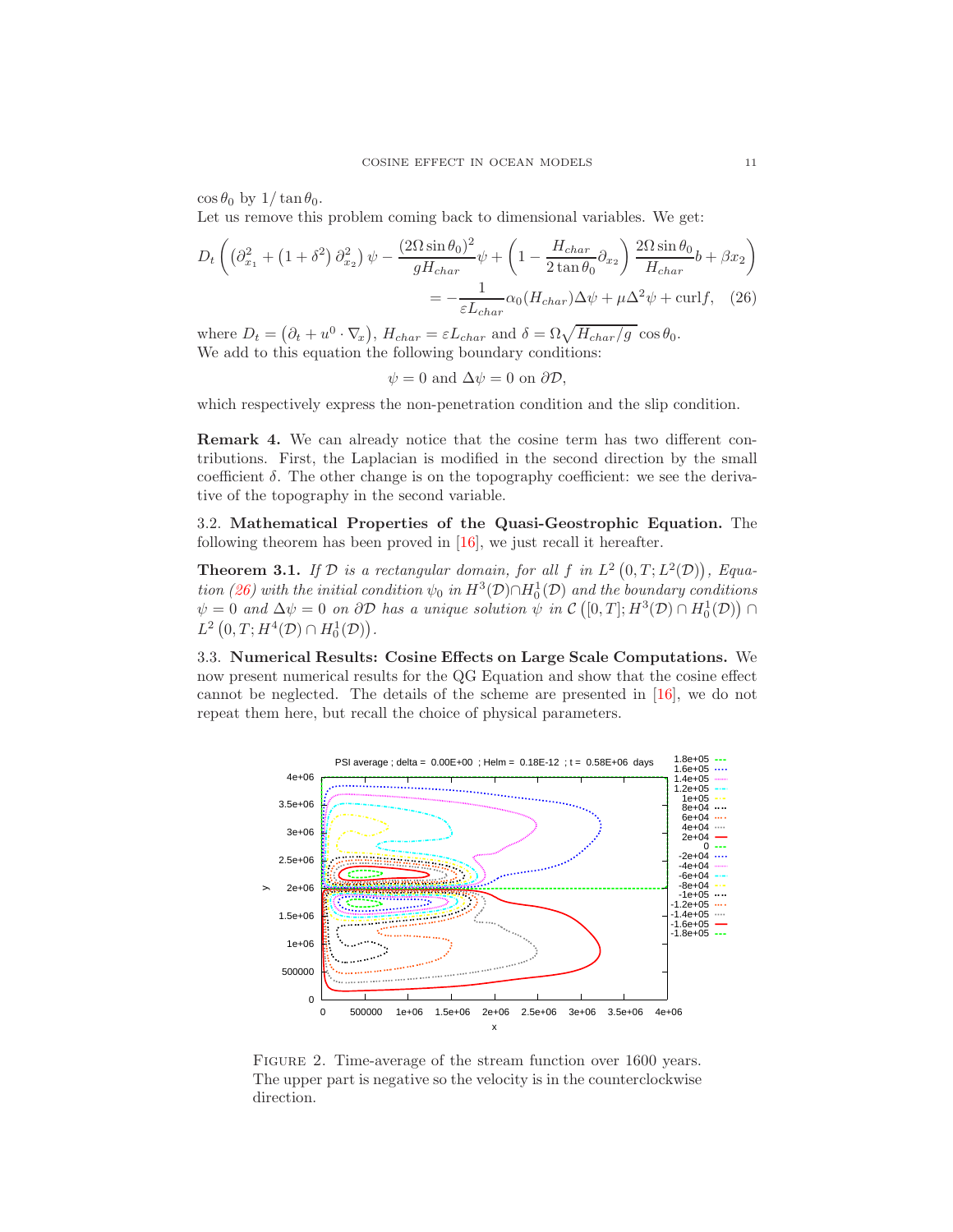Choice of the Parameters. We consider that  $\mathcal D$  is a square basin of length  $L =$ 4.000km, which is 5.000m deep with a  $100 \times 100$  points grid, and thus the aspect ratio is  $\varepsilon = 1.25 \times 10^{-3}$ . We borrow the other physical parameters from [\[10\]](#page-16-19). We check that these parameters match the case studied at the beginning: in particular, the non-dimensional horizontal viscosity is of order of the aspect ratio. We choose the forcing term (wind) as  $-10^{-2} \sin(2\pi x_2/L)$  and let the model run over nearly 1600 years (note that we have  $T = O(\varepsilon^{-1})$ ) to ensure that the convergence error is small compared to the cosine effect. We then compare the results obtained with and without the cosine terms, with a flat or a varying bottom. A first look at the evolution of the energy behaviour indicates that the system is chaotic; we thus present the time-average of  $\psi$  instead of  $\psi$  in the following.

3.3.1. Flat Bottom. As mentionned above, the cosine effect has two correlated contributions. In order to disconnect these terms, we first consider a flat bottom so that the second term (depending on the topography variations) vanishes. Figure [2](#page-11-1) shows the stream function without the cosine effect, and we plot in Figure [3](#page-12-0) the difference between the two models: this corresponds to the numerical contribution of the cosine effet.



<span id="page-12-0"></span>FIGURE 3. Time-average of the difference between the stream function with the cosine terms and the stream function without these terms, over 1600 years.

The difference is mainly located in the jet, with a maximum value of  $1.4 * 10<sup>4</sup>$ . Comparing this to Figure [2](#page-11-1) where the maximum value is  $1.8 * 10^5$ , we show that the contribution of the new model is about ten percents.

3.4. Varying Bottom. Let us now consider the cosine effect, with a bottom depending on the second variable  $x_2$ . We use a topography roughly resembling to the Mid-Atlantic ridge, as can be seen in Figure [4.](#page-13-0)

As for the flat bottom, we present in Figure [5](#page-13-1) the time-average of the stream function, solution of the QG model without any cosine effect. Figure [6](#page-14-1) plots the difference between the two models, with and without the cosine terms.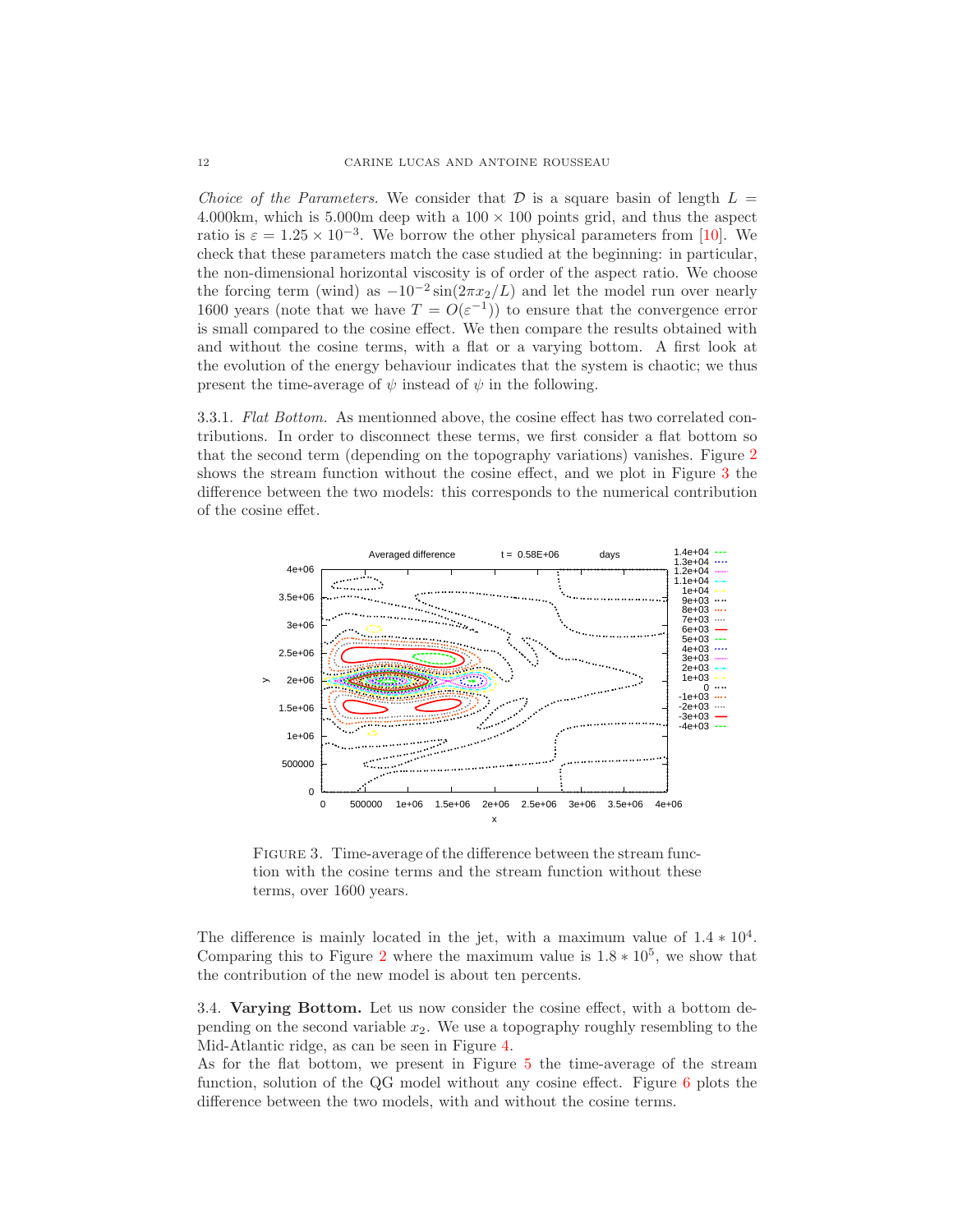

<span id="page-13-0"></span>Figure 4. An example of bottom.



<span id="page-13-1"></span>Figure 5. Time-average of the stream function over 1600 years with a varying bottom. The upper part is negative so the velocity is in the counterclockwise direction.

In this configuration, the contribution of the cosine effect is weaker: only a few percents.

4. Conclusion. We derived new SW and QG models from NSE with anisotropic turbulent viscosities. We proved that, when the horizontal viscosity is of the order of the aspect ratio (which is physically reasonnable), some new terms appear in the derivation of the viscous models. The theoretical studies have been reinforced by numerical simulations for the QG Equation.

The authors now aim to study the numerical behavior of viscous Shallow Water Equations, as well as well-posedness study of the Hydrostatic Primitive Equations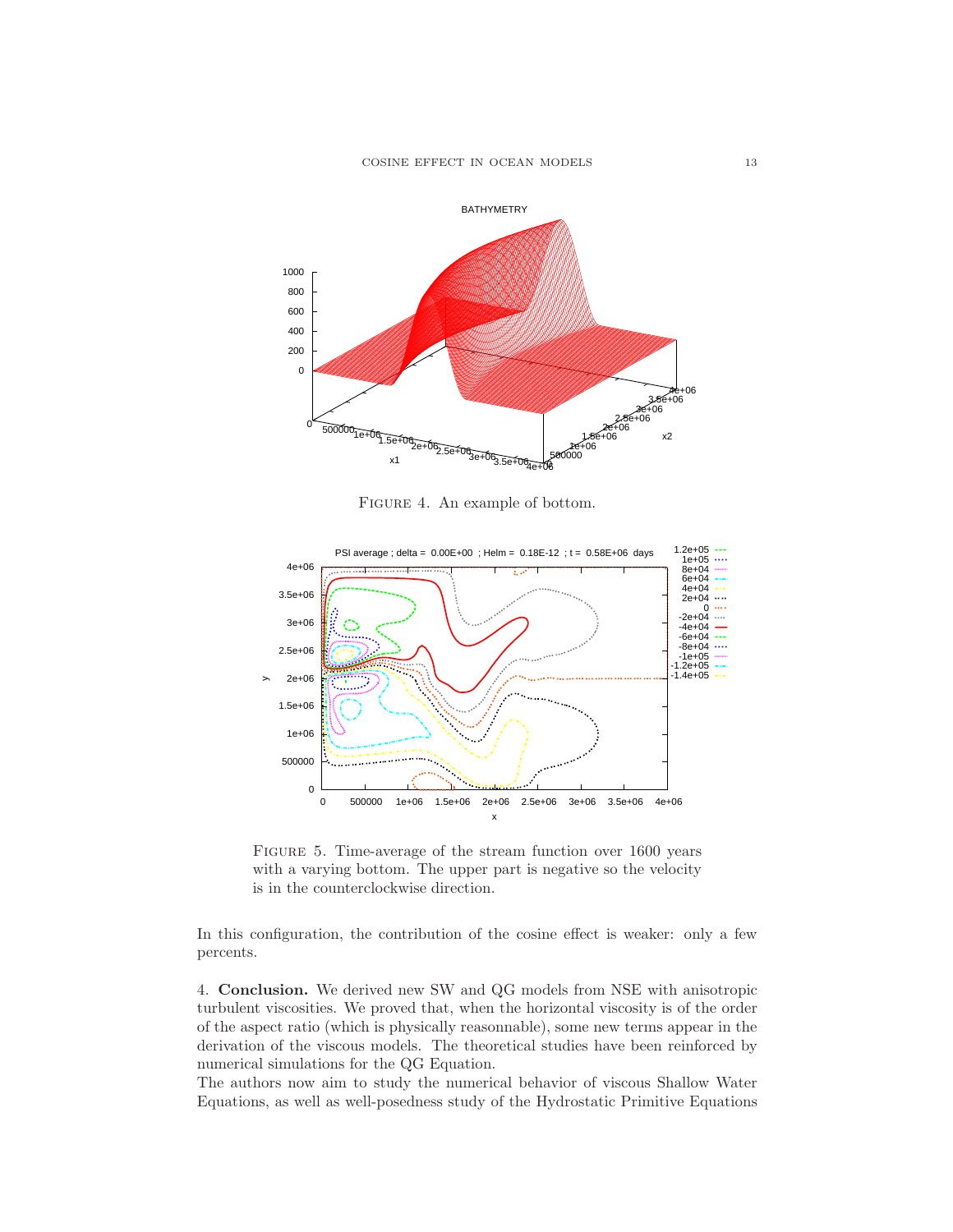

<span id="page-14-1"></span>FIGURE 6. Time-average of the difference between the stream function with the cosine terms and the stream function without these terms, over 1600 years, with a varying bottom.

for which the traditional approximation is relaxed, leading to the so-called quasihydrostatic model. We believe that we can extend recent results of [\[5,](#page-16-20) [20\]](#page-16-21) to the Quasi-Hydrostatic Primitive Equations.

Acknowledgements. We would like to thank Didier Bresch, Christine Kazantsev and the audience of the conference for raising questions related to this work. We also thank the anonymous referees for the very interesting remarks they pointed out during the review process.

<span id="page-14-0"></span>Appendix A. Asymptotic Development of the Viscous tensor. In this appendix, we present the asymptotic development of the viscous tensor that is needed in the derivation of the models (see Section [2\)](#page-2-0). For the sake of readability, we start this study with the hypotheses of flat bottom and rigid lid. That is, the vector  $\Lambda$ is exactly the vertical unit vector  ${}^t(0,0,1)$ .

The expression of the tensor  $S$  reads:

$$
S = \begin{pmatrix} S_{xx} & S_{xz} \\ S_{zx} & S_{zz} \end{pmatrix} . \tag{27}
$$

On the one hand, using the definitions of the dimensionless variables in Section [2,](#page-2-0) we have:

<span id="page-14-3"></span>
$$
S = u_{char}^2 \begin{pmatrix} \tilde{\varepsilon}_{Sxx} & \tilde{S}_{xz} \\ \tilde{S}_{zx} & \tilde{\varepsilon}_{Szz} \end{pmatrix} . \tag{28}
$$

On the other hand, we recall the definition of  $S$  with the viscosities:

<span id="page-14-2"></span>
$$
S = \mu_H D^H + \mu_V D^V + \mu_E D^E = \varepsilon L_{char} u_{char} \left( \nu_H D^H + \nu_V D^V + \varepsilon^2 \nu_E D^E \right). \tag{29}
$$

We are led to develop the expressions of the tensor  $D^H$ ,  $D^V$  and  $D^E$  (with  $\Lambda$  the vertical unit vector, see above) in order to write them under their non-dimensional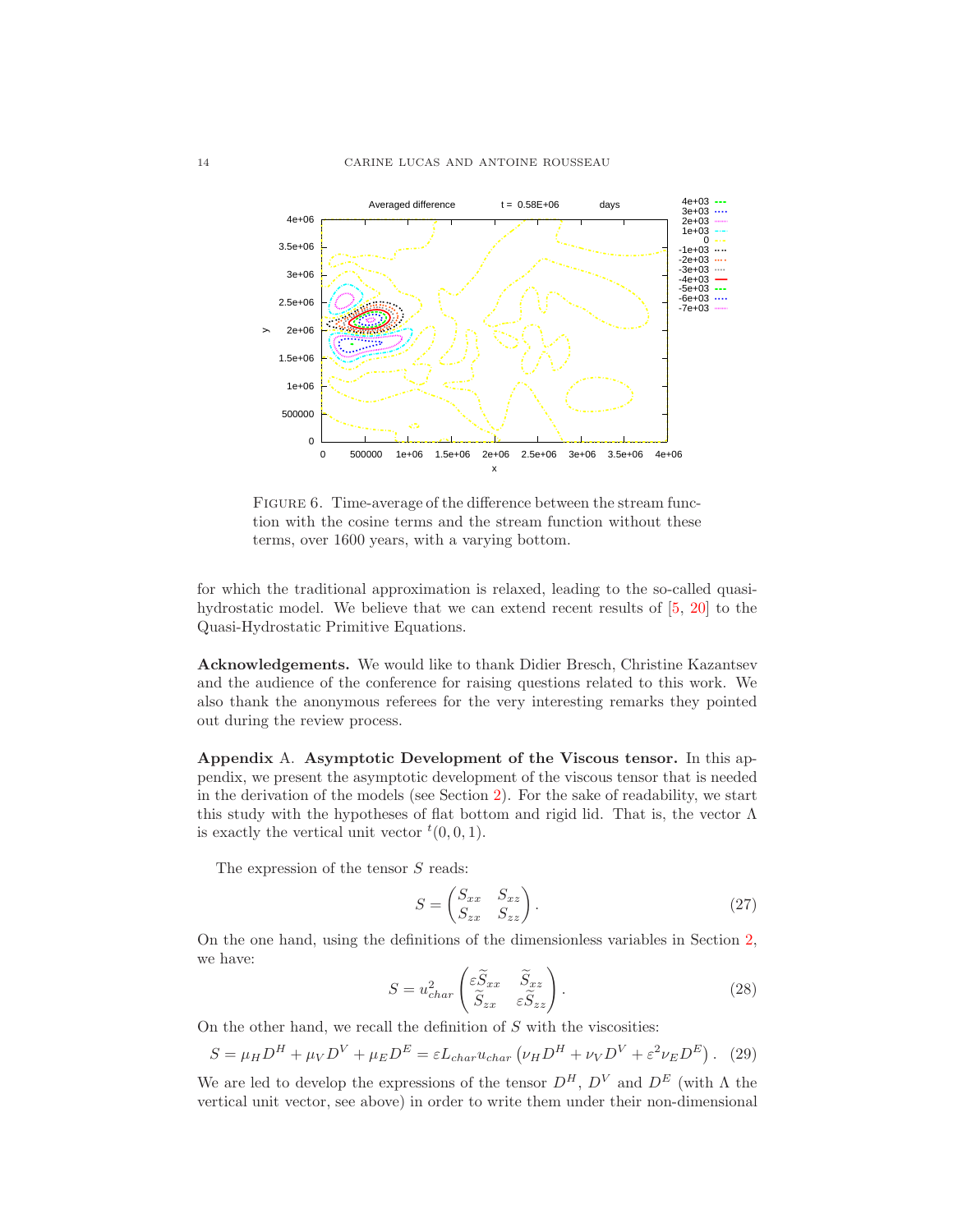<span id="page-15-0"></span>form:

$$
D^{H} = \begin{pmatrix} \nabla_x u + {}^{t}\nabla_x u + \partial_z w \operatorname{Id} & 0 \\ 0 & 0 \end{pmatrix} = \frac{u_{char}}{L_{char}} \begin{pmatrix} \nabla_{\tilde{x}} \tilde{u} + {}^{t}\nabla_{\tilde{x}} \tilde{u} + \partial_{\tilde{z}} \tilde{w} \operatorname{Id} & 0 \\ 0 & 0 \end{pmatrix}, \quad (30a)
$$
  
\n
$$
D^{V} = \begin{pmatrix} 0 & \partial_z u + \nabla_x w \\ {}^{t}(\partial_z u + \nabla_x w) & 0 \end{pmatrix} = \frac{u_{char}}{L_{char}} \begin{pmatrix} 0 & \frac{1}{\varepsilon} \partial_{\tilde{z}} \tilde{u} + \varepsilon \nabla_{\tilde{x}} \tilde{w} \\ {}^{t}(\frac{1}{\varepsilon} \partial_{\tilde{x}} \tilde{u} + \varepsilon \nabla_{\tilde{x}} \tilde{w}) & 0 \end{pmatrix}, \quad (30b)
$$

$$
D^{E} = \partial_{z} w \begin{pmatrix} -\text{Id} & 0\\ 0 & 2 \end{pmatrix} = \frac{u_{char}}{L_{char}} \partial_{\tilde{z}} \tilde{w} \begin{pmatrix} -\text{Id} & 0\\ 0 & 2 \end{pmatrix}.
$$
 (30c)

Using  $(30)$  together with  $(29)$ , we have:

<span id="page-15-1"></span>
$$
S = \varepsilon u_{char}^2 \left( \frac{\nu_H \left( \nabla_{\widetilde{x}} \widetilde{u} + {}^t \nabla_{\widetilde{x}} \widetilde{u} \right) + (\nu_H - \varepsilon^2 \nu_E) \partial_{\widetilde{z}} \widetilde{w} \operatorname{Id} \right) \nu_V \left( \frac{1}{\varepsilon} \partial_{\widetilde{z}} \widetilde{u} + \varepsilon \nabla_{\widetilde{x}} \widetilde{w} \right) \right). \tag{31}
$$

Identifying [\(31\)](#page-15-1) with [\(28\)](#page-14-3), we finally obtain the non-dimensional values of the coefficients  $S_{ij}$  as functions of  $\tilde{u}$  and  $\tilde{w}$ :

<span id="page-15-2"></span>
$$
\widetilde{S}_{xx} = \nu_H \left( \nabla_{\widetilde{x}} \widetilde{u} + {}^t \nabla_{\widetilde{x}} \widetilde{u} \right) + \left( \nu_H - \varepsilon^2 \nu_E \right) \partial_{\widetilde{z}} \widetilde{w} \operatorname{Id},\tag{32a}
$$

$$
\widetilde{S}_{xz} = \nu_V \left( \partial_{\widetilde{z}} \widetilde{u} + \varepsilon^2 \nabla_{\widetilde{x}} \widetilde{w} \right),\tag{32b}
$$

$$
\widetilde{S}_{zx} = \nu_V \, ^t \left( \partial_{\widetilde{z}} \widetilde{u} + \varepsilon^2 \nabla_{\widetilde{x}} \widetilde{w} \right), \tag{32c}
$$

$$
\widetilde{S}_{zz} = 2\varepsilon^2 \nu_E \partial_{\widetilde{z}} \widetilde{w}.\tag{32d}
$$

Finally, we recall (see the derivation of the Shallow Water system at the first order) that  $\partial_{\tilde{z}}\tilde{u}^0 = 0$ , which provides, together with [\(32\)](#page-15-2), the following informations for the  $\widetilde{S}_{i j}$ :

$$
\widetilde{S}_{xx} = \nu_H \left( \nabla_{\widetilde{x}} \widetilde{u} + {}^t \nabla_{\widetilde{x}} \widetilde{u} \right) + \nu_H \partial_{\widetilde{z}} \widetilde{w} \operatorname{Id} + O(\varepsilon^2),\tag{33a}
$$

$$
\widetilde{S}_{xz} = O(\varepsilon^2),\tag{33b}
$$

$$
\widetilde{S}_{zx} = O(\varepsilon^2),\tag{33c}
$$

$$
\widetilde{S}_{zz} = O(\varepsilon^2). \tag{33d}
$$

The general case with a varying free surface and/or bottom can be reduced to a small perturbation of the vertical unit vector  $\Lambda = {}^{t}(0\ 0\ 1)$ . Indeed, we know that:

<span id="page-15-3"></span>
$$
\Lambda = \gamma(\xi) \begin{pmatrix} \xi \\ 1 \end{pmatrix} \text{ where } \xi = \frac{h-z}{b-h} \nabla_x b + \frac{z-b}{b-h} \nabla_x h \text{ and } \gamma(\xi) = \frac{1}{\sqrt{1+|\xi|^2}}. \tag{34}
$$

If we write [\(34\)](#page-15-3) with non-dimensional variables, we obtain:

$$
\Lambda = \gamma(\varepsilon \tilde{\xi}) \begin{pmatrix} \varepsilon \tilde{\xi} \\ 1 \end{pmatrix} \text{ where } \tilde{\xi} = \frac{h - z}{b - h} \nabla_{\tilde{x}} \tilde{b} + \frac{z - b}{b - h} \nabla_{\tilde{x}} \tilde{h}
$$
  
and 
$$
\gamma(\varepsilon \tilde{\xi}) = \frac{1}{\sqrt{1 + |\varepsilon \tilde{\xi}|^2}} = 1 + O(\varepsilon),
$$

or, in other words,

<span id="page-15-4"></span>
$$
\Lambda = \begin{pmatrix} 0 \\ 0 \\ 1 \end{pmatrix} + O(\varepsilon). \tag{35}
$$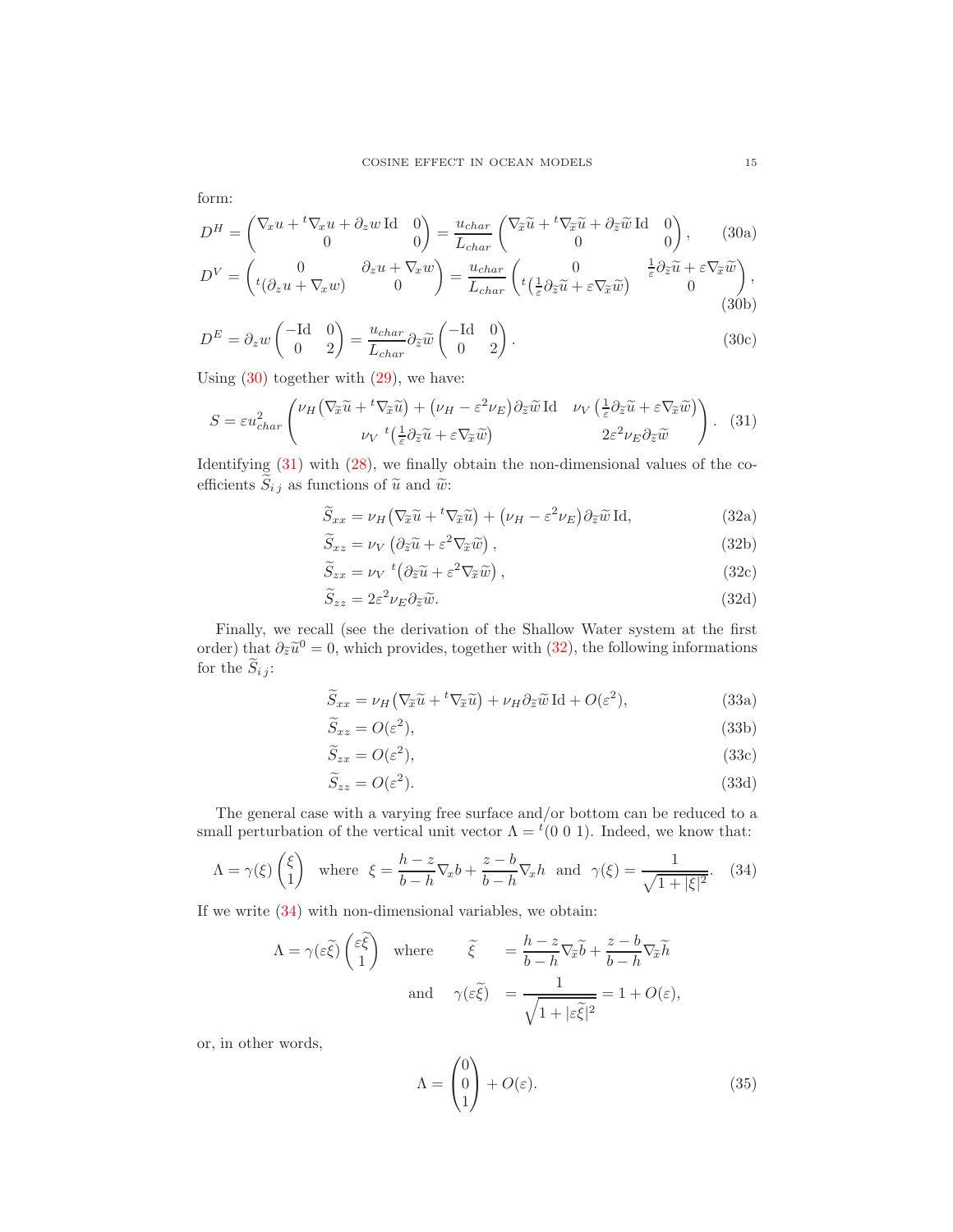Using Equation  $(35)$  together with the definition of the tensors  $(30)$  and the first order of the Shallow Water system, we easily obtain the following estimates:

$$
\widetilde{S}_{xx} = \nu_H \left( \nabla_{\widetilde{x}} \widetilde{u} + {}^t \nabla_{\widetilde{x}} \widetilde{u} \right) + \nu_H \partial_{\widetilde{z}} \widetilde{w} \operatorname{Id} + O(\varepsilon),\tag{36a}
$$

$$
S_{xz} = O(\varepsilon),\tag{36b}
$$

$$
S_{zx} = O(\varepsilon),\tag{36c}
$$

$$
\widetilde{S}_{zz} = O(\varepsilon). \tag{36d}
$$

### <span id="page-16-14"></span>**REFERENCES**

- <span id="page-16-0"></span>[1] E. Audusse. A multilayer Saint-Venant model: derivation and numerical validation. *Discrete Contin. Dyn. Syst. Ser. B*, 5(2):189–214, 2005.
- <span id="page-16-3"></span>[2] P. Azérad and F. Guillén. Mathematical justification of the hydrostatic approximation in the primitive equations of geophysical fluid dynamics. *SIAM J. Math. Anal.*, 33(4):847–859 (electronic), 2001.
- <span id="page-16-10"></span>[3] P. Bougeault and R. Sadourny. *Dynamique de l'atmosphère et de l'océan*, chapter 5, pages 115–118. Éditions de l'École Polytechnique,  $2001$ .
- <span id="page-16-15"></span>[4] A. Bourgeois and J. T. Beale. Validity of the quasigeostrophic model for large-scale flow in the atmosphere and ocean. *SIAM J. Math. Anal.*, 25(4):1023–1068, 1994.
- <span id="page-16-20"></span>[5] C. Cao and E.S. Titi. Global well-posedness of the three-dimensional viscous primitive equations of large scale ocean and atmosphere dynamics. *Ann. of Math.*, 166(2):245–267, 2007.
- <span id="page-16-16"></span>[6] B. Desjardins and E. Grenier. On the homogeneous model of wind driven ocean circulation. *SIAM J. Appl. Math.*, 60(1):43–60, 2000.
- <span id="page-16-4"></span>[7] F. Dumas and P. Lazure. An external-internal mode coupling for a 3d hydrodynamical model for applications at regional scale (mars). *Advances in Water Resources*, 31(2):233–250, 2008.
- <span id="page-16-1"></span>[8] J.-F. Gerbeau and B. Perthame. Derivation of viscous Saint-Venant system for laminar shallow water; numerical validation. *Discrete and Continuous Dynamical Systems-series B.*, 1(1):89– 102, 2001.
- <span id="page-16-9"></span>[9] T. Gerkema, J.T.F. Zimmerman, L.R.M. Maas, and H. van Haren. Geophysical and astrophysical fluid dynamics beyond the traditional approximation. *Rev. Geophys.*, 46:1–33, 2008.
- <span id="page-16-19"></span><span id="page-16-12"></span>[10] A. E. Gill. *Athmosphere-Ocean Dynamics*. New York: Academic Press, 1982.
- [11] D. Iftimie and F. Sueur. Viscous Boundary Layers for the Navier-Stokes Equations with the Navier Slip Conditions. Technical report, EPFL, 2006.
- <span id="page-16-8"></span>[12] L. Perelman J. Marshall, C. Hill and A. Adcroft. Hydrostatic, quasi-hydrostatic, and nonhydrostatic ocean modeling. *J. Geophys. Research*, 102:5733–5752, 1997.
- <span id="page-16-13"></span>[13] E. Lauga, M. P. Brenner, and H. A. Stone. *Handbook of Experimental Fluid Dynamics*, chapter 15. Springer, New-York, 2006.
- <span id="page-16-7"></span>[14] C. D. Levermore and M. Sammartino. A shallow water model with eddy viscosity for basins with varying bottom topography. *Nonlinearity*, 14(6):1493–1515, 2001.
- <span id="page-16-11"></span>[15] C. Lucas. Cosine effect on shallow water equations and mathematical properties. *Quarterly of Applied Mathematics*, 67(2):283–310, 2009.
- <span id="page-16-18"></span>[16] C. Lucas and A. Rousseau. New developments and cosine effect in the viscous shallow water and quasi-geostrophic equations. *Multiscale Model. Simul.*, 7(2):796–813, 2008.
- <span id="page-16-5"></span>[17] G. Madec. *NEMO reference manual, ocean dynamics component : NEMO-OPA*, volume 27. Note du Pole de modélisation, Institut Pierre-Simon Laplace (IPSL), 2008.
- <span id="page-16-2"></span>[18] F. Marche. *Theoretical and numerical study of shallow water models ; applications to nearshore hydrodynamics*. Phd, Universit´e Bordeaux 1, 2005.
- <span id="page-16-21"></span><span id="page-16-17"></span>[19] J. Pedlosky. *Geophysical fluid dynamics, 2nd edition*. Springer, 1987.
- [20] Madalina Petcu, Roger Temam, and Mohammed Ziane. Some mathematical problems in geophysical fluid dynamics. In P. G. Ciarlet, editor, *Handbook of Numerical Analysis. Special volume on Computational Methods for the Oceans and the Atmosphere*, volume XIV. Elsevier, Amsterdam, 2008.
- <span id="page-16-6"></span>[21] A. Rousseau, R. Temam, and J. Tribbia. Boundary value problems for the inviscid primitive equations in limited domains. In P. G. Ciarlet, editor, *Handbook of Numerical Analysis, Special volume on Computational Methods for the Oceans and the Atmosphere*, volume XIV. Elsevier, Amsterdam, 2008.